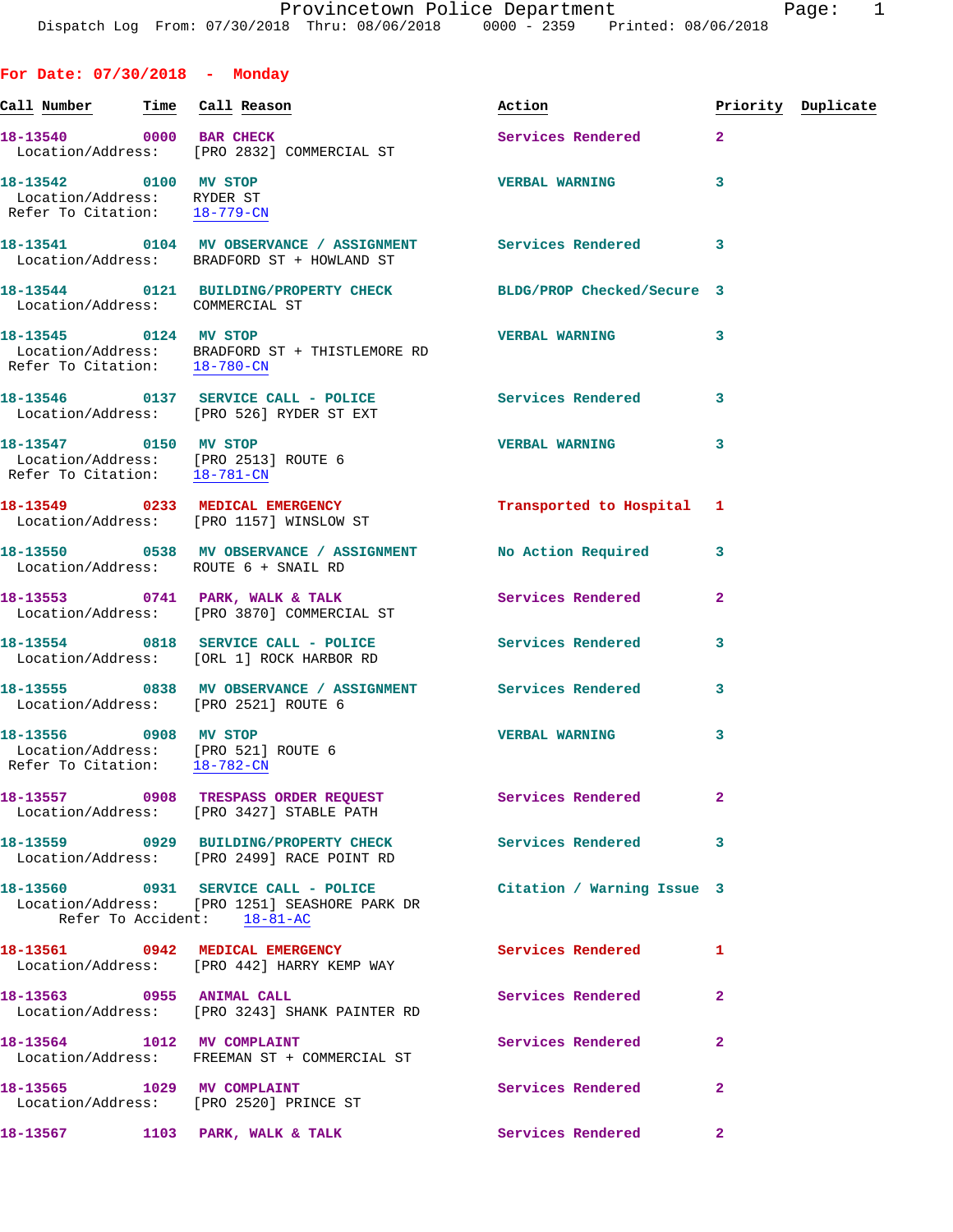|                                                       | Dispatch Log From: 07/30/2018 Thru: 08/06/2018 0000 - 2359 Printed: 08/06/2018                                     | Provincetown Police Department | 2<br>Page:     |
|-------------------------------------------------------|--------------------------------------------------------------------------------------------------------------------|--------------------------------|----------------|
|                                                       | Location/Address: [PRO 105] COMMERCIAL ST                                                                          |                                |                |
|                                                       | 18-13568 1115 MV OBSERVANCE / ASSIGNMENT Services Rendered 3<br>Location/Address: CONWELL ST + BRADFORD ST         |                                |                |
| Location/Address: [PRO 2521] ROUTE 6                  | 18-13569 1141 MV OBSERVANCE / ASSIGNMENT Services Rendered                                                         |                                | 3              |
|                                                       | 18-13570 1148 LOST RING<br>Location/Address: [PRO 106] COMMERCIAL ST                                               | Services Rendered 3            |                |
|                                                       | 18-13574 1203 PARK, WALK & TALK 1998 Services Rendered<br>Location/Address: [PRO 3870] COMMERCIAL ST               |                                | $\overline{2}$ |
|                                                       | 18-13573 1248 LOST WALLET<br>Location/Address: [PRO 542] SHANK PAINTER RD                                          | Services Rendered 3            |                |
|                                                       | 18-13575 1304 MEDICAL EMERGENCY<br>Location/Address: [PRO 1734] HOLWAY AVE                                         | Transported to Hospital 1      |                |
|                                                       | 18-13576 1325 FIRE - OTHER<br>Location/Address: [PRO 341] COMMERCIAL ST                                            | Could Not Locate 1             |                |
|                                                       | 18-13577   1353   MV   OBSERVANCE / ASSIGNMENT   Services Rendered<br>Location/Address: [PRO 542] SHANK PAINTER RD |                                | 3              |
|                                                       | 18-13579 1428 HARASSMENT / THREATS<br>Location/Address: [PRO 542] SHANK PAINTER RD                                 | Services Rendered              | $\mathbf{2}$   |
|                                                       | 18-13580 1455 ANIMAL CALL<br>Location/Address: [PRO 3912] SHANK PAINTER RD                                         | SPOKEN TO                      | $\mathbf{2}$   |
|                                                       | 18-13582 1534 BIKE - ACCIDENT<br>Location/Address: GOSNOLD ST + COMMERCIAL ST                                      | No Action Required             | 1              |
|                                                       | 18-13583 1620 PARK, WALK & TALK<br>Location/Address: [PRO 105] COMMERCIAL ST                                       | Services Rendered              | $\mathbf{2}$   |
|                                                       | 18-13585 1712 MEDICAL EMERGENCY<br>Location/Address: [PRO 3296] SHANK PAINTER RD                                   | PATIENT REFUSAL                | 1              |
| Location/Address: [TRU 80] ROUTE 6                    | 18-13589 1936 ASSIST DEPARTMENT / MUTUAL AID Services Rendered 3                                                   |                                |                |
|                                                       | 18-13590 1948 STREET PERFORMER COMPLAINT SPOKEN TO<br>Location/Address: [PRO 2571] COMMERCIAL ST                   |                                | 3              |
| Location/Address: BRADFORD ST                         | 18-13591 1951 PARKING COMPLAINT                                                                                    | Citation / Warning Issue 3     |                |
|                                                       | 18-13592 1955 MV OBSERVANCE / ASSIGNMENT Services Rendered<br>Location/Address: BRADFORD ST + HOWLAND ST           |                                | 3              |
|                                                       | 18-13593 1957 MEDICAL EMERGENCY<br>Location/Address: [PRO 182] COMMERCIAL ST                                       | <b>PATIENT REFUSAL</b>         | 1              |
|                                                       | 18-13594 1958 LOST PROPERTY<br>Location/Address: [PRO 105] COMMERCIAL ST                                           | Services Rendered              | 3              |
|                                                       | 18-13595  2119  SERVICE CALL - POLICE      Services Rendered<br>Location/Address:    [PRO 3430] COMMERCIAL ST      |                                | 3              |
| 18-13596 2121 MV STOP<br>Refer To Citation: 18-783-CN | Location/Address: [PRO 537] SHANK PAINTER RD                                                                       | <b>VERBAL WARNING</b>          | 3              |
| Location/Address: COMMERCIAL ST                       | 18-13597 2130 MEDICAL EMERGENCY                                                                                    | Transported to Hospital 1      |                |
| 18-13599 2213 MV STOP<br>Location/Address: RYDER ST   |                                                                                                                    | <b>VERBAL WARNING</b>          | 3              |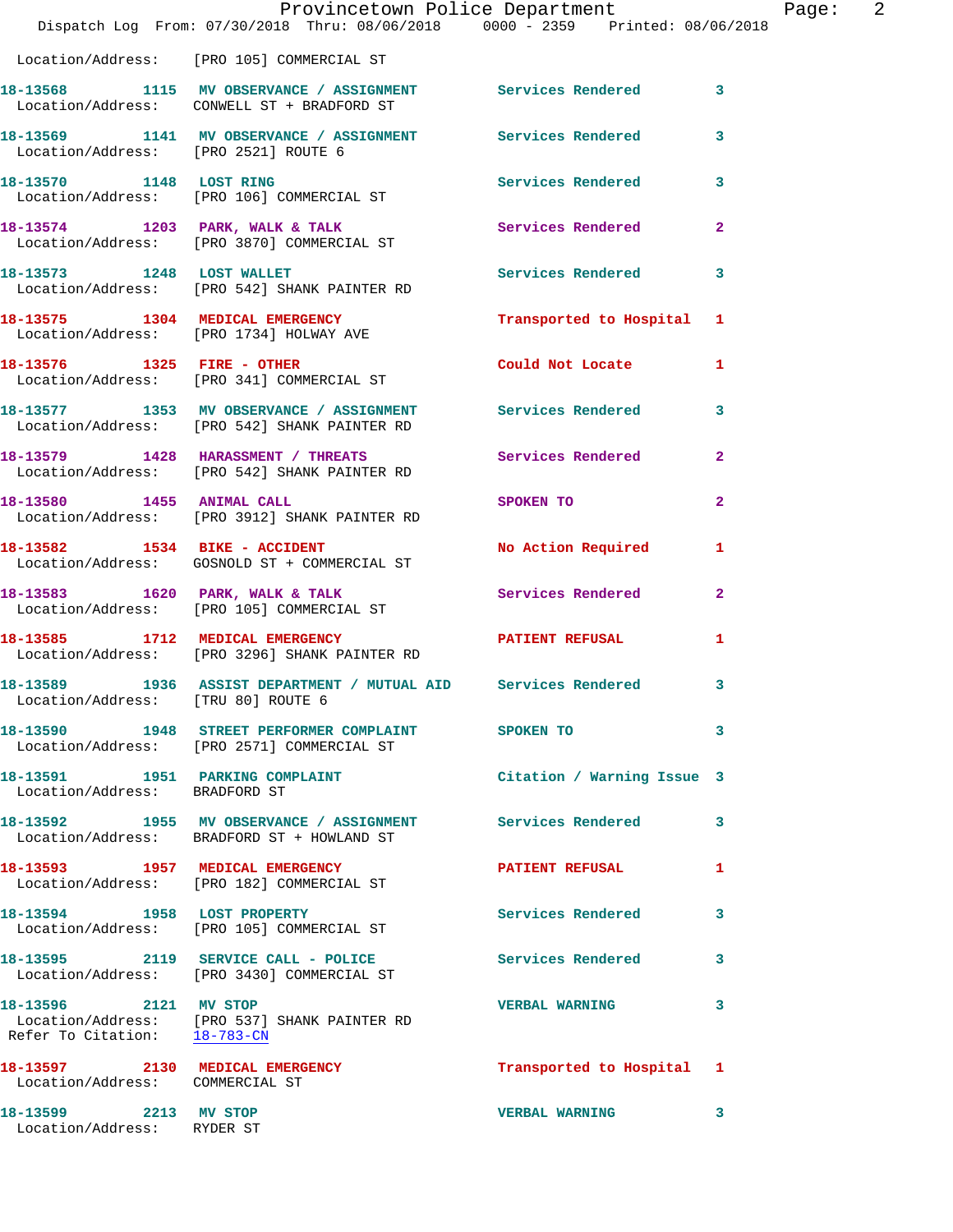|                                                                                               | Dispatch Log From: 07/30/2018 Thru: 08/06/2018 0000 - 2359 Printed: 08/06/2018                                          | Provincetown Police Department | Page: 3      |
|-----------------------------------------------------------------------------------------------|-------------------------------------------------------------------------------------------------------------------------|--------------------------------|--------------|
| Refer To Citation: 18-784-CN                                                                  |                                                                                                                         |                                |              |
|                                                                                               | 18-13600 2219 SUSPICIOUS ACTIVITY<br>Location/Address: [PRO 3317] CEMETERY RD                                           | Services Rendered 2            |              |
| 18-13601 2347 MV COMPLAINT<br>Location/Address: [PRO 2513] ROUTE 6                            |                                                                                                                         | Could Not Locate               | $\mathbf{2}$ |
| 18-13602 2353 MV STOP<br>Location/Address: [PRO 2479] ROUTE 6<br>Refer To Citation: 18-785-CN |                                                                                                                         | <b>VERBAL WARNING</b>          | 3            |
| For Date: $07/31/2018$ - Tuesday                                                              |                                                                                                                         |                                |              |
|                                                                                               | 18-13603 0005 MV OBSERVANCE / ASSIGNMENT Services Rendered 3<br>Location/Address: BRADFORD ST + HOWLAND ST              |                                |              |
|                                                                                               | 18-13605 0010 MV STOP<br>Location/Address: BRADFORD ST + ANTHONY ST<br>Refer To Citation: $\frac{18-786-CN}{18-786-CN}$ | <b>VERBAL WARNING</b>          | $\mathbf{3}$ |
|                                                                                               | 18-13606 0012 BY-LAW VIOLATION<br>Location/Address: [PRO 105] COMMERCIAL ST                                             | Citation / Warning Issue 2     |              |
| Location/Address: ROUTE 6 + SNAIL RD                                                          | 18-13604 0020 MV OBSERVANCE / ASSIGNMENT Services Rendered 3                                                            |                                |              |
| Location/Address: COMMERCIAL ST                                                               | 18-13608 0034 BUILDING/PROPERTY CHECK BLDG/PROP Checked/Secure 3                                                        |                                |              |
|                                                                                               | 18-13607 0036 BUILDING/PROPERTY CHECK Services Rendered 3<br>Location/Address: [PRO 530] SHANK PAINTER RD               |                                |              |
| 18-13609 0039 MV STOP<br>Location/Address: [PRO 2521] ROUTE 6<br>Refer To Citation: 18-787-CN |                                                                                                                         | <b>VERBAL WARNING</b>          | 3            |
| Location/Address: [PRO 512] PRINCE ST                                                         | 18-13610 0054 BUILDING/PROPERTY CHECK                                                                                   | BLDG/PROP Checked/Secure 3     |              |
| 18-13611 0107                                                                                 | PARK, WALK & TALK<br>Location/Address: [PRO 105] COMMERCIAL ST                                                          | Services Rendered              | $\mathbf{2}$ |
|                                                                                               | 18-13612 		 0122 MV OBSERVANCE / ASSIGNMENT Services Rendered 3<br>Location/Address: [PRO 2818] CONWELL ST              |                                |              |
|                                                                                               | 18-13613 0142 BUILDING/PROPERTY CHECK BLDG/PROP Checked/Secure 3<br>Location/Address: [PRO 3259] MACMILLAN WHARF        |                                |              |
|                                                                                               | 18-13614 0156 BUILDING/PROPERTY CHECK BLDG/PROP Checked/Secure 3<br>Location/Address: [PRO 569] WINSLOW ST              |                                |              |
|                                                                                               | 18-13616 0159 MV OBSERVANCE / ASSIGNMENT Services Rendered 3<br>Location/Address: [PRO 3912] SHANK PAINTER RD           |                                |              |
|                                                                                               | 18-13615 0204 BUILDING/PROPERTY CHECK BLDG/PROP Checked/Secure 3<br>Location/Address: [PRO 488] MAYFLOWER ST            |                                |              |
| 18-13617 0205 MV STOP                                                                         | Location/Address: [PRO 3296] SHANK PAINTER RD<br>Refer To Citation: $\frac{18-788-CN}{\sqrt{36}}$                       | <b>VERBAL WARNING</b>          | 3            |
|                                                                                               | 18-13618 0214 LOST PROPERTY<br>Location/Address: [PRO 165] COMMERCIAL ST                                                | Services Rendered              | 3            |
|                                                                                               | 18-13619 0241 BUILDING/PROPERTY CHECK BLDG/PROP Checked/Secure 3<br>Location/Address: [PRO 554] TREMONT ST              |                                |              |
|                                                                                               | 18-13620 0335 BUILDING/PROPERTY CHECK<br>Location/Address: [PRO 2898] JEROME SMITH RD                                   | BLDG/PROP Checked/Secure 3     |              |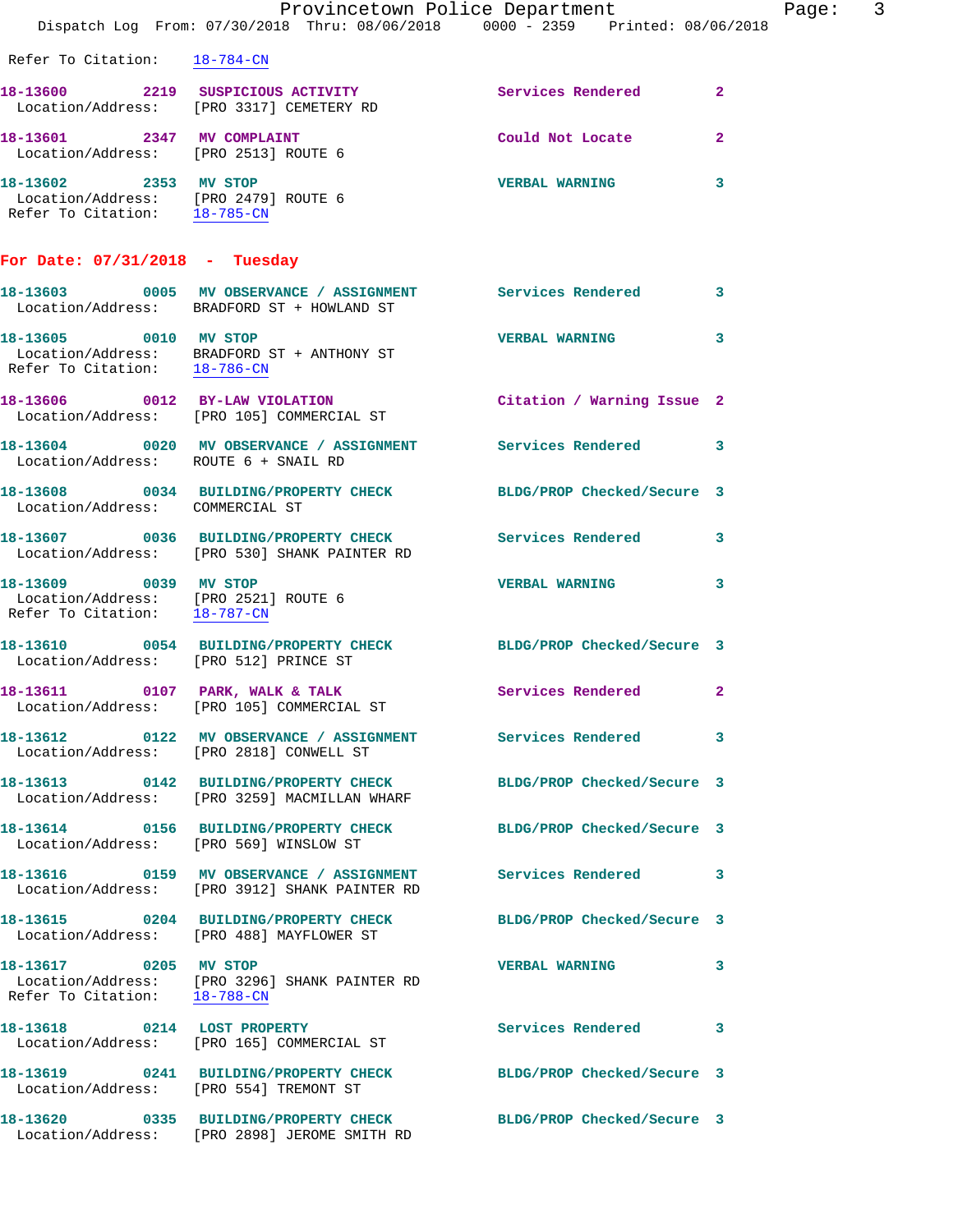| 18-13645                                                  | 1315 MEDICAL EMERGENCY                                                                                           | <b>PATIENT REFUSAL</b>     | 1                       |
|-----------------------------------------------------------|------------------------------------------------------------------------------------------------------------------|----------------------------|-------------------------|
| Location/Address: [PRO 2521] ROUTE 6                      | 18-13643 1315 MV OBSERVANCE / ASSIGNMENT Services Rendered                                                       |                            | 3                       |
|                                                           | 18-13642 1223 BUILDING/PROPERTY CHECK<br>Location/Address: [PRO 105] COMMERCIAL ST                               | BLDG/PROP Checked/Secure 3 |                         |
| 18-13641 1215 MV HIT & RUN<br>Refer To Accident: 18-86-AC | Location/Address: [PRO 3146] NELSON AVE                                                                          | Services Rendered          | $\mathbf{2}$            |
| 18-13640 1150 GENERAL INFO                                | Location/Address: [PRO 1786] PILGRIM HEIGHTS RD                                                                  | <b>Services Rendered</b>   | 3                       |
|                                                           | 18-13639 1149 BUILDING/PROPERTY CHECK<br>Location/Address: [PRO 2483] COMMERCIAL ST                              | BLDG/PROP Checked/Secure 3 |                         |
|                                                           | 18-13638 1139 MEDICAL EMERGENCY<br>Location/Address: [PRO 542] SHANK PAINTER RD                                  | Transported to Hospital 1  |                         |
|                                                           | 18-13637 1121 SUSPICIOUS ACTIVITY<br>Location/Address: [PRO 146] COMMERCIAL ST                                   | Services Rendered          | $\mathbf{2}$            |
| Location/Address: [PRO 16] BRADFORD ST                    | 18-13635 1121 BUILDING/PROPERTY CHECK                                                                            | Services Rendered 3        |                         |
| 18-13634 1107 ATTEMPTED SCAM                              | Location/Address: [PRO 1228] COMMERCIAL ST                                                                       | <b>Services Rendered</b>   | $\overline{2}$          |
|                                                           | 18-13633 1027 BUILDING/PROPERTY CHECK<br>Location/Address: [PRO 2898] JEROME SMITH RD                            | BLDG/PROP Checked/Secure 3 |                         |
| 18-13632 1009 PARK, WALK & TALK                           | Location/Address: [PRO 569] WINSLOW ST                                                                           | Services Rendered          | $\mathbf{2}$            |
|                                                           | 18-13631 0940 LOST FLIP PHONE<br>Location/Address: [PRO 542] SHANK PAINTER RD                                    | Services Rendered          | 3                       |
| Location/Address: [PRO 3440] ROUTE 6                      | 18-13630 0909 MV OBSERVANCE / ASSIGNMENT Services Rendered                                                       |                            | 3                       |
|                                                           | 18-13629 0907 BUILDING/PROPERTY CHECK Services Rendered<br>Location/Address: [PRO 2898] JEROME SMITH RD          |                            | 3                       |
|                                                           | 18-13628 0849 PARK, WALK & TALK<br>Location/Address: [PRO 105] COMMERCIAL ST                                     | Services Rendered          | $\mathbf{2}$            |
| Location/Address: [PRO 4048] ROUTE 6                      | 18-13627 0758 MV OBSERVANCE / ASSIGNMENT Services Rendered                                                       |                            | $\overline{\mathbf{3}}$ |
| 18-13626 0757 MV STOP<br>Refer To Citation: 18-789-CN     | Location/Address: [PRO 2513] ROUTE 6                                                                             | <b>VERBAL WARNING</b>      | 3                       |
| 18-13625 0720 ANIMAL CALL                                 | Location/Address: [PRO 2380] CREEK HILL RD                                                                       | Could Not Locate           | $\overline{2}$          |
|                                                           | 18-13624 0542 MV OBSERVANCE / ASSIGNMENT Services Rendered<br>Location/Address: RACE POINT RD + SEASHORE PARK DR |                            | 3                       |
| Location/Address: ROUTE 6 + HOWLAND ST                    | 18-13623 0500 MV OBSERVANCE / ASSIGNMENT SPOKEN TO                                                               |                            | $\mathbf{3}$            |
|                                                           | 18-13622 0404 PARK, WALK & TALK<br>Location/Address: [PRO 3259] MACMILLAN WHARF                                  | <b>Services Rendered</b>   | $\mathbf{2}$            |
|                                                           | 18-13621 0353 BUILDING/PROPERTY CHECK<br>Location/Address: [PRO 1989] COMMERCIAL ST                              | BLDG/PROP Checked/Secure 3 |                         |

Location/Address: [PRO 2702] COMMERCIAL ST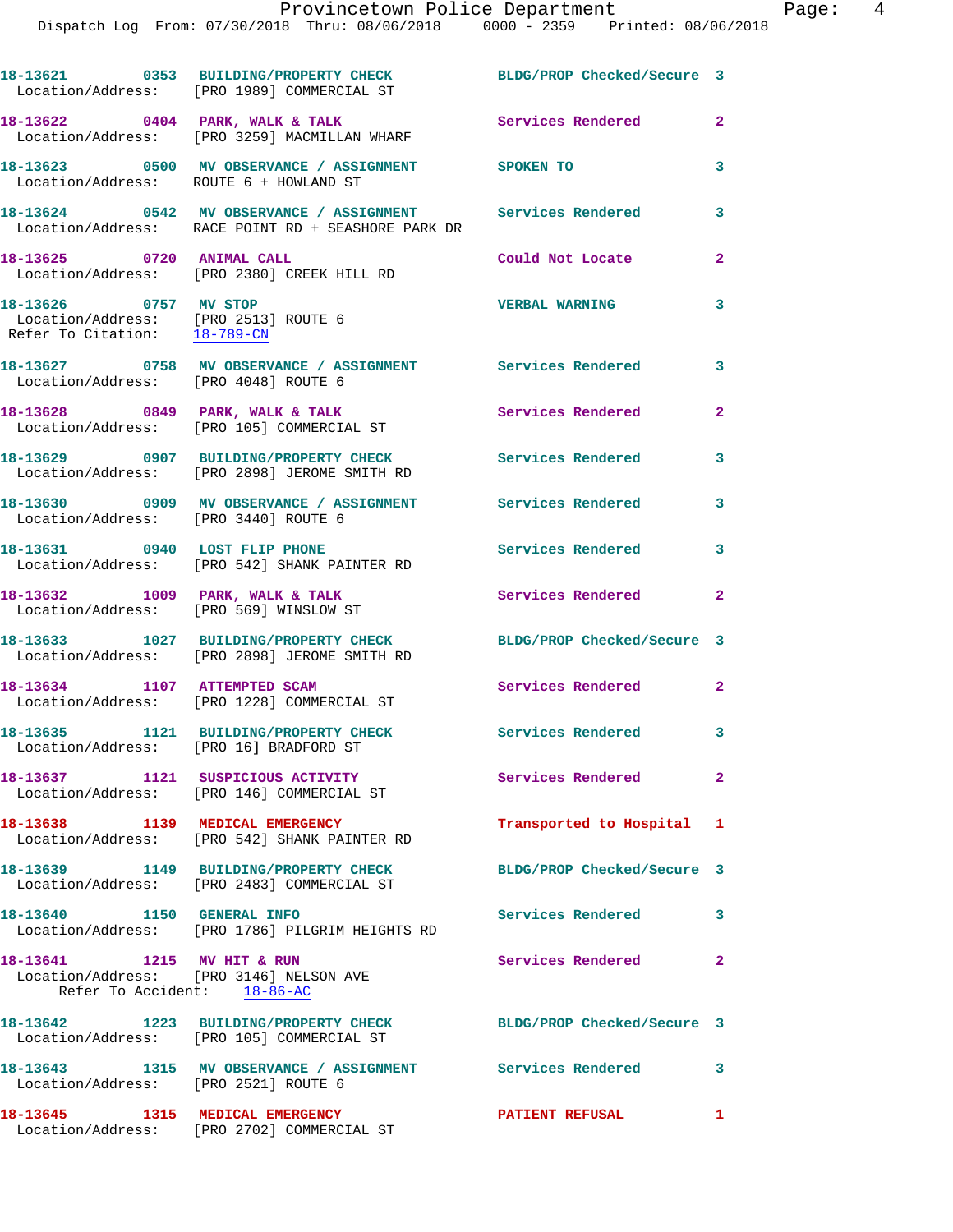18-13646 1323 MV COMPLAINT **18-13646** 2 Location/Address: [PRO 379] COMMERCIAL ST 18-13647 1326 LOST WALLET **18-13647** Services Rendered 3 Location/Address: [PRO 542] SHANK PAINTER RD **18-13644 1327 BUILDING/PROPERTY CHECK Services Rendered 3**  Location/Address: [PRO 444] HIGH POLE HILL **18-13648 1339 BUILDING/PROPERTY CHECK Services Rendered 3**  Location/Address: [PRO 2483] COMMERCIAL ST **18-13649 1354 GENERAL INFO Services Rendered 3**  Location/Address: [PRO 2490] PROVINCELANDS RD 18-13650 1359 ANIMAL CALL Services Rendered 2 Location/Address: [PRO 3296] SHANK PAINTER RD **18-13652 1453 FOLLOW UP SPOKEN TO 2**  Location/Address: [PRO 542] SHANK PAINTER RD Refer To Accident: 18-83-AC **18-13654 1520 MEDICAL EMERGENCY Transported to Hospital 1**  Location/Address: [PRO 2274] COMMERCIAL ST **18-13655 1533 LOST PROPERTY Services Rendered 3**  Location/Address: [PRO 3296] SHANK PAINTER RD **18-13656 1650 HAZARDS Services Rendered 2**  Location/Address: [PRO 60] BRADFORD ST **18-13668 1814 LARCENY / FORGERY / FRAUD Services Rendered 2**  Location/Address: [PRO 2543] MACMILLAN WHARF **18-13659 1904 MV STOP VERBAL WARNING 3**  Location/Address: [PRO 182] COMMERCIAL ST Refer To Citation: 18-790-CN **18-13661 1936 MV STOP Citation / Warning Issue 3**  Location/Address: [PRO 2513] ROUTE 6 Refer To Citation: R8381682 **18-13662 1937 MEDICAL EMERGENCY Transported to Hospital 1**  Location/Address: [PRO 780] BROWNE ST 18-13663 1949 LOST PROPERTY **18-13663** Services Rendered 3 Location/Address: [PRO 542] SHANK PAINTER RD **18-13667 1950 BUILDING/PROPERTY CHECK BLDG/PROP Checked/Secure 3**  Location/Address: [PRO 2500] COMMERCIAL ST **18-13666 2017 COMPLAINT - GENERAL SPOKEN TO 3**  Location/Address: [PRO 2196] COMMERCIAL ST **18-13669 2029 ALARM - GENERAL Services Rendered 1**  Location/Address: [PRO 3201] MONTELLO ST **18-13671 2045 NOISE COMPLAINT Unfounded 3**  Location/Address: [PRO 4106] COMMERCIAL ST 18-13673 2102 PARKING COMPLAINT SPOKEN TO 3 Location/Address: [PRO 105] COMMERCIAL ST **18-13675 2109 MV HIT & RUN Services Rendered 2**  Location/Address: [PRO 3430] COMMERCIAL ST 18-13676 2132 ANIMAL CALL **Services Rendered** 2 Location/Address: [PRO 526] RYDER ST EXT **18-13677 2144 BUILDING/PROPERTY CHECK BLDG/PROP Checked/Secure 3**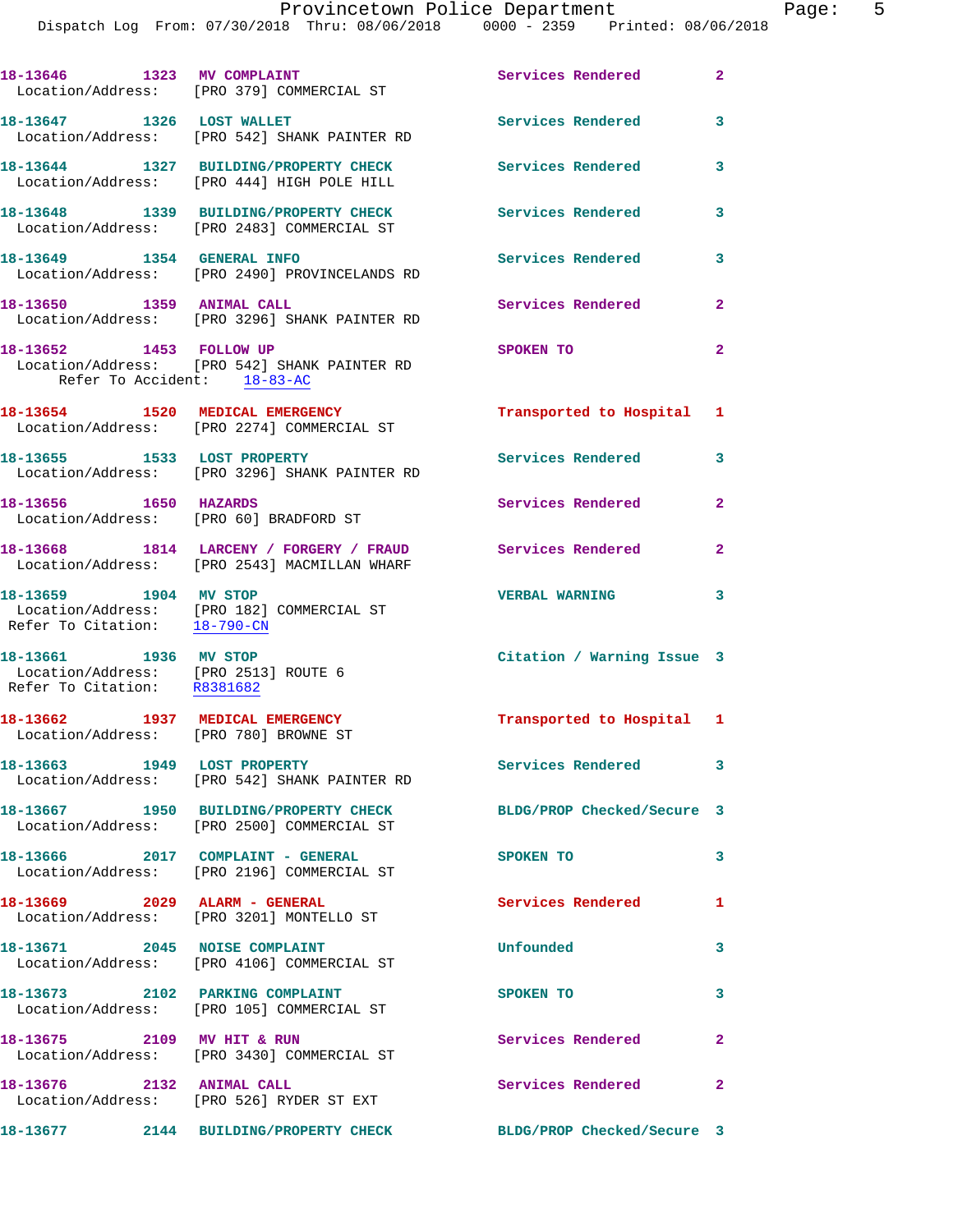|                                                           | Provincetown Police Department<br>Dispatch Log From: 07/30/2018 Thru: 08/06/2018 0000 - 2359 Printed: 08/06/2018 |                            |                |
|-----------------------------------------------------------|------------------------------------------------------------------------------------------------------------------|----------------------------|----------------|
|                                                           | Location/Address: [PRO 182] COMMERCIAL ST                                                                        |                            |                |
| Refer To Citation: 18-791-CN                              | 18-13681 2221 MV STOP<br>Location/Address: [PRO 2479] ROUTE 6                                                    | <b>VERBAL WARNING</b>      | 3              |
|                                                           | 18-13682 2258 ANIMAL CALL<br>Location/Address: HOWLAND ST + BRADFORD ST                                          | Could Not Locate           | $\mathbf{2}$   |
|                                                           | 18-13683 2312 BUILDING/PROPERTY CHECK<br>Location/Address: [PRO 182] COMMERCIAL ST                               | BLDG/PROP Checked/Secure 3 |                |
|                                                           | 18-13684 2313 BUILDING/PROPERTY CHECK BLDG/PROP Checked/Secure 3<br>Location/Address: [PRO 175] COMMERCIAL ST    |                            |                |
| 18-13686 2324 MV STOP                                     | Location/Address: [PRO 731] BRADFORD ST<br>Refer To Citation: $\frac{18-792-CN}{\pi}$                            | <b>VERBAL WARNING</b>      | 3              |
|                                                           | 18-13697 2324 LOST PROPERTY<br>Location/Address: [PRO 542] SHANK PAINTER RD                                      | Services Rendered          | 3              |
| 18-13687 2333 BIKE - GENERAL                              | Location/Address: RYDER ST + COMMERCIAL ST                                                                       | SPOKEN TO                  | $\overline{2}$ |
| For Date: $08/01/2018$ - Wednesday                        |                                                                                                                  |                            |                |
|                                                           | 18-13688 0006 BUILDING/PROPERTY CHECK BLDG/PROP Checked/Secure 3<br>Location/Address: [PRO 106] COMMERCIAL ST    |                            |                |
|                                                           | 18-13689 0009 MV OBSERVANCE / ASSIGNMENT Services Rendered<br>Location/Address: HOWLAND ST + BRADFORD ST         |                            | 3              |
| 18-13690 0043 DISORDERLY<br>Location/Address: BRADFORD ST | Refer To Arrest: 18-146-AR                                                                                       | Arrest(s) Made             | 1              |
|                                                           | 18-13691 0101 MEDICAL EMERGENCY<br>Location/Address: [PRO 542] SHANK PAINTER RD                                  | Services Rendered 1        |                |
| 18-13692 0106 TRESPASS                                    | Location/Address: [PRO 3908] COMMERCIAL ST                                                                       | SPOKEN TO                  | $\mathbf{2}$   |
|                                                           | 18-13693 0114 BUILDING/PROPERTY CHECK<br>Location/Address: [PRO 182] COMMERCIAL ST                               | BLDG/PROP Checked/Secure 3 |                |
| 18-13694 0118 MV STOP                                     | Location/Address: [PRO 196] COMMERCIAL ST                                                                        | No Action Required         | 3              |
| 18-13695 0131 TRESPASS                                    | Location/Address: [PRO 182] COMMERCIAL ST                                                                        | Services Rendered          | $\mathbf{2}$   |
|                                                           | 18-13696 0217 BUILDING/PROPERTY CHECK<br>Location/Address: [PRO 2859] BRADFORD ST                                | BLDG/PROP Checked/Secure 3 |                |
|                                                           | 18-13698 0255 DISTURBANCE - FIGHT / ARGUMENT Services Rendered<br>Location/Address: [PRO 911] CUDWORTH ST        |                            | 1              |
|                                                           | 18-13699 0352 NOISE COMPLAINT<br>Location/Address: [PRO 3303] STANDISH ST                                        | SPOKEN TO                  | 3              |
|                                                           | 18-13701 0441 MEDICAL EMERGENCY<br>Location/Address: [PRO 3222] ALDEN ST                                         | Transported to Hospital 1  |                |
|                                                           | 18-13703 0732 ASSAULT<br>Location/Address: [PRO 433] RYDER ST EXT<br>Refer To Arrest: 18-147-AR                  | Arrest(s) Made             | 1              |
| 18-13704 0753 ANIMAL CALL                                 | Location/Address: [PRO 3430] COMMERCIAL ST                                                                       | Services Rendered          | $\mathbf{2}$   |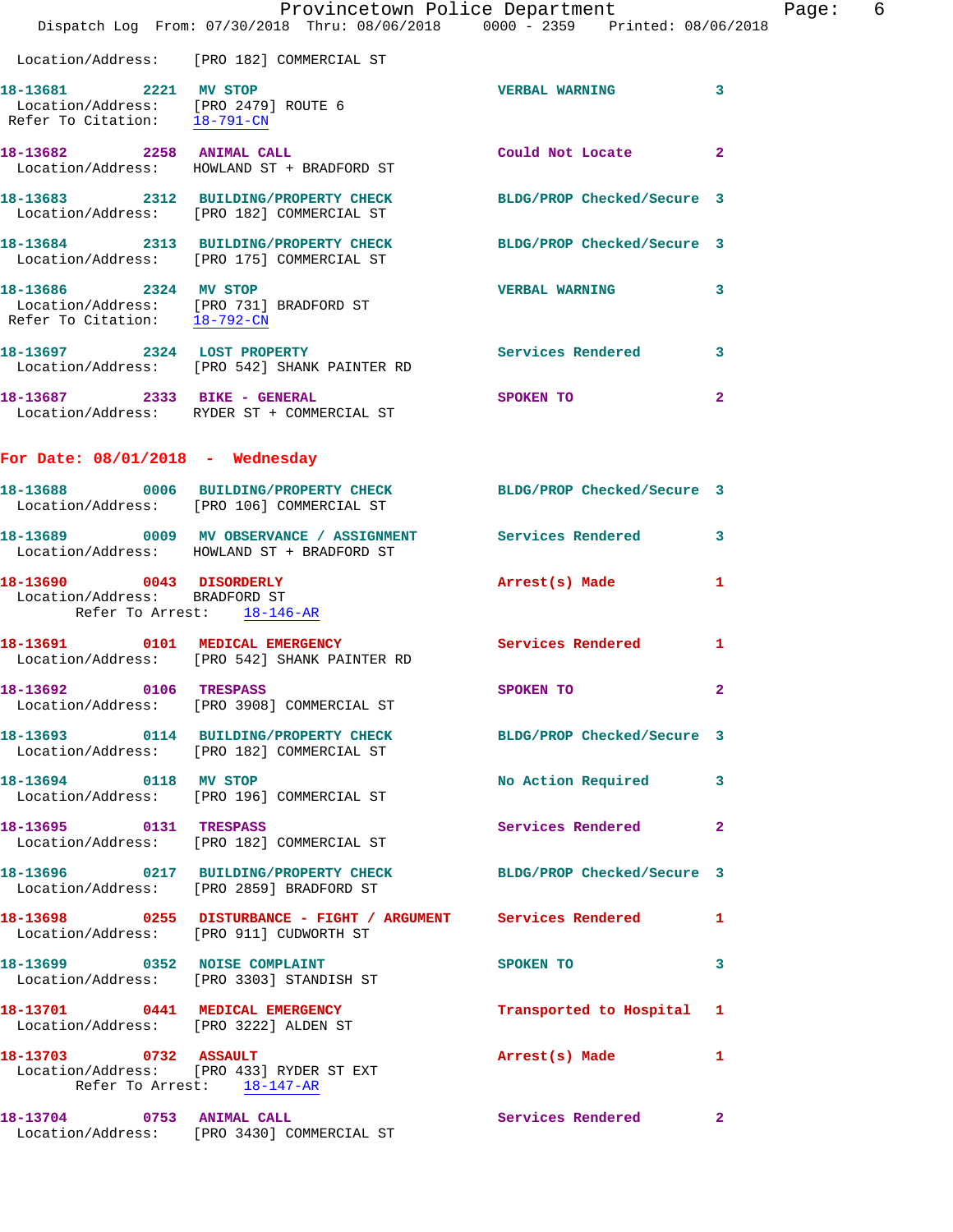|                                                              | 18-13705 0816 MV COMPLAINT<br>Location/Address: [PRO 518] RACE POINT RD                                                                                                             | <b>VERBAL WARNING</b>     | $\overline{a}$ |   |
|--------------------------------------------------------------|-------------------------------------------------------------------------------------------------------------------------------------------------------------------------------------|---------------------------|----------------|---|
|                                                              | 18-13706 0828 BARKING DOG<br>Location/Address: [PRO 3133] SEASHORE PARK DR                                                                                                          | Could Not Locate          | $\mathbf{2}$   |   |
|                                                              | 18-13708 0843 LOST CELLPHONE<br>Location/Address: [PRO 3259] MACMILLAN WHARF                                                                                                        | Services Rendered         | 3              |   |
|                                                              | 18-13709 0847 PARK, WALK & TALK<br>Location/Address: [PRO 324] COMMERCIAL ST                                                                                                        | Services Rendered         | $\overline{a}$ |   |
| 18-13710 0922 MV COLLISION                                   | Location/Address: [PRO 3207] COMMERCIAL ST                                                                                                                                          | <b>Services Rendered</b>  | 1              |   |
| 18-13711 0930 FOLLOW UP<br>Refer To Arrest: 18-148-AR        | Location/Address: [PRO 3259] MACMILLAN WHARF                                                                                                                                        | Arrest(s) Made            | $\mathbf{2}$   |   |
|                                                              | 18-13712 0934 LOST WEDDING RING<br>Location/Address: [PRO 2490] PROVINCELANDS RD                                                                                                    | <b>Services Rendered</b>  | 3              |   |
| Location/Address: [PRO 571] ALDEN ST                         | 18-13713 0942 BUILDING/PROPERTY CHECK BLDG/PROP Checked/Secure 3                                                                                                                    |                           |                |   |
| 18-13714 0951 BY-LAW VIOLATION                               | Location/Address: [PRO 75] CAPTAIN BERTIES WAY                                                                                                                                      | Services Rendered         | $\mathbf{2}$   |   |
|                                                              | 18-13715 0956 LOST WALLET<br>Location/Address: [PRO 1236] COMMERCIAL ST                                                                                                             | Services Rendered         | 3              |   |
|                                                              | 18-13719    1006    GENERAL INFO<br>Location/Address: [PRO 542] SHANK PAINTER RD                                                                                                    | <b>Services Rendered</b>  | 3              | 1 |
|                                                              | 18-13716 1023 MV COMPLAINT<br>Location/Address: [PRO 3260] BRADFORD ST EXT                                                                                                          | Services Rendered         | $\mathbf{2}$   |   |
|                                                              | 18-13720 1055 ANIMAL CALL<br>Location/Address: [PRO 132] COMMERCIAL ST                                                                                                              | Services Rendered         | $\mathbf{2}$   |   |
| 18-13721 1057 BIKE - ACCIDENT<br>Refer To Accident: 18-87-AC | Location/Address: [PRO 2577] BRADFORD ST                                                                                                                                            | <b>Services Rendered</b>  | 1              |   |
| 18-13722 1143 TRAFFIC CONTROL                                | Location/Address: [PRO 3004] BRADFORD ST                                                                                                                                            | Services Rendered         | 3              |   |
| 18-13723 1144 LOST DEBIT CARD                                | Location/Address: [PRO 542] SHANK PAINTER RD                                                                                                                                        | <b>Services Rendered</b>  | 3              |   |
| 18-13724 1154 DOG CHECK                                      | Location/Address: [PRO 3296] SHANK PAINTER RD                                                                                                                                       | Services Rendered         | $\mathbf{2}$   |   |
| 18-13725 1242 LOST WALLET                                    | Location/Address: [PRO 542] SHANK PAINTER RD                                                                                                                                        | <b>Services Rendered</b>  | 3              |   |
| 18-13726 1258 MISSING JUVENILE                               | Location/Address: [PRO 242] COMMERCIAL ST                                                                                                                                           | Transferred Custody       | 1              |   |
|                                                              | 18-13727 1306 ESCORT / TRANSPORT<br>Location/Address: [ORL 1] ROCK HARBOR RD<br>Refer To Arrest: 18-146-AR<br>Refer To Arrest: $\overline{18-147-AR}$<br>Refer To Arrest: 18-148-AR | Transferred Custody       | 3              |   |
|                                                              | 18-13728 1318 MEDICAL EMERGENCY<br>Location/Address: [PRO 440] HARRY KEMP WAY                                                                                                       | Transported to Hospital 1 |                |   |
| 18-13729 1320 HAZARDS                                        | Location/Address: [PRO 3737] BRADFORD ST                                                                                                                                            | <b>Services Rendered</b>  | $\mathbf{2}$   |   |
|                                                              |                                                                                                                                                                                     |                           |                |   |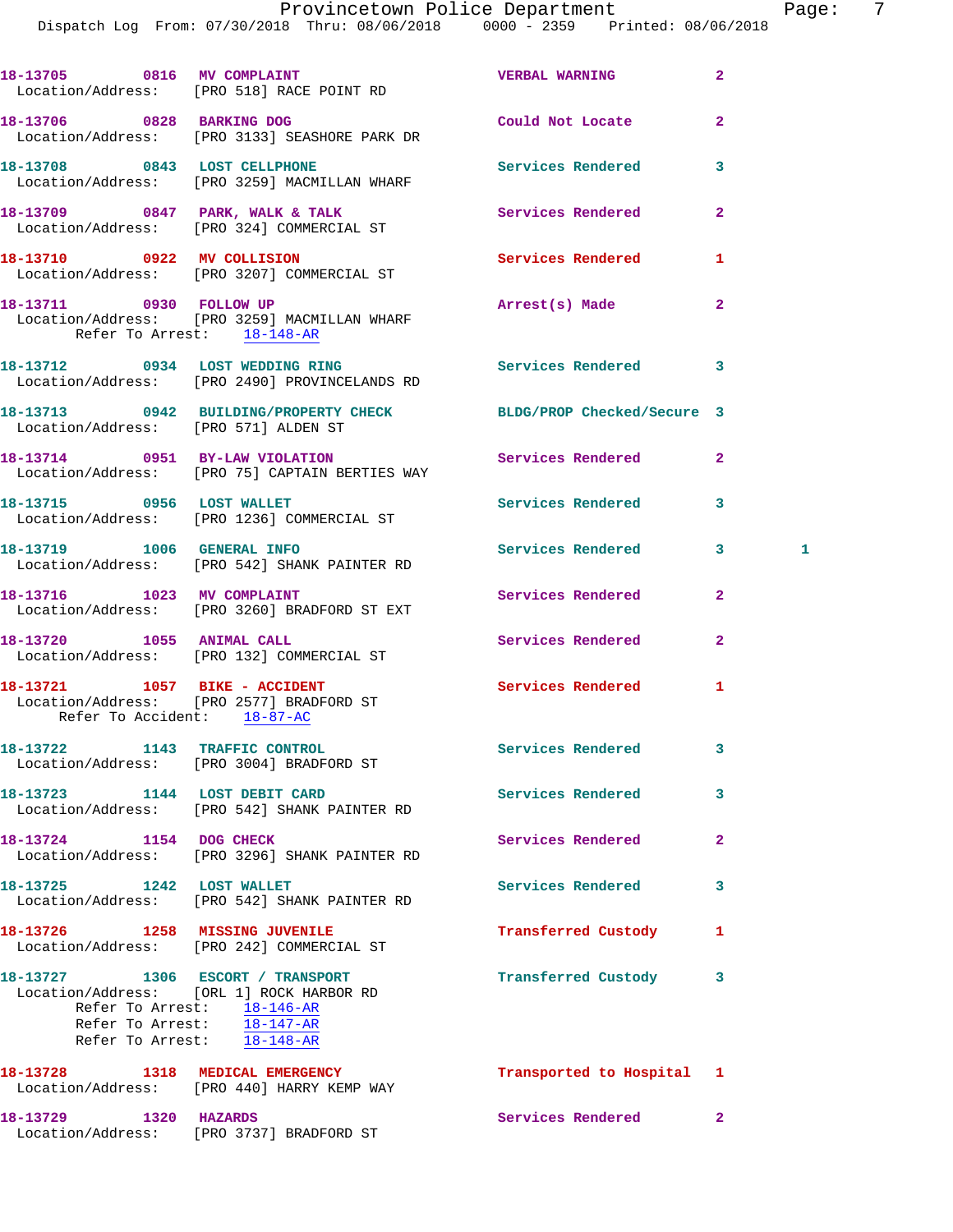|                                                                          | 18-13730 1324 COMPLAINT - GENERAL<br>Location/Address: [PRO 3141] COMMERCIAL ST                          | <b>Services Rendered</b>  | 3              |   |
|--------------------------------------------------------------------------|----------------------------------------------------------------------------------------------------------|---------------------------|----------------|---|
|                                                                          | 18-13732 1358 MV COMPLAINT<br>Location/Address: [PRO 1352] COMMERCIAL ST                                 | Services Rendered         | $\overline{a}$ |   |
| 18-13733 1419 ANIMAL CALL                                                | Location/Address: [PRO 3296] SHANK PAINTER RD                                                            | Services Rendered         | $\overline{a}$ |   |
| 18-13734 1451 MV HIT & RUN                                               | Location/Address: [PRO 2520] PRINCE ST                                                                   | Services Rendered         | $\mathbf{2}$   |   |
| 18-13735 1500 VANDALISM                                                  | Location/Address: [PRO 2492] WINSLOW ST                                                                  | Services Rendered         | 3              |   |
|                                                                          | 18-13736 1540 MV COMPLAINT<br>Location/Address: NICKERSON ST + COMMERCIAL ST                             | <b>GONE ON ARRIVAL</b>    | $\mathbf{2}$   |   |
| 18-13737 1608 LOST MONEY                                                 | Location/Address: [PRO 2542] COMMERCIAL ST                                                               | Services Rendered         | 3              |   |
| 18-13738 1609 MV COLLISION<br>Location/Address: [PRO 2519] ROUTE 6       |                                                                                                          | Services Rendered         | 1              |   |
| 18-13739 1648 MEDICAL EMERGENCY<br>Location/Address: [PRO 3222] ALDEN ST |                                                                                                          | Transported to Hospital 1 |                |   |
| 18-13740 1656 MV STOP<br>Refer To Citation: 18-793-CN                    | Location/Address: STANDISH ST + BRADFORD ST                                                              | <b>Services Rendered</b>  | 3              |   |
|                                                                          | 18-13741 1722 MV OBSERVANCE / ASSIGNMENT Services Rendered<br>Location/Address: BRADFORD ST + HOWLAND ST |                           | 3              |   |
| 18-13742 1730 MV COMPLAINT                                               | Location/Address: PEARL ST + FISHBURN CT                                                                 | <b>GONE ON ARRIVAL</b>    | $\overline{a}$ |   |
|                                                                          | 18-13743 1736 LOST VA LICENSE<br>Location/Address: [PRO 106] COMMERCIAL ST                               | <b>Services Rendered</b>  | 3              |   |
| 18-13744 1739 MV STOP                                                    | Location/Address: [PRO 1886] BRADFORD ST<br>Refer To Citation: 18-795-CN                                 | <b>VERBAL WARNING</b>     | 3              |   |
| 18-13745 1815 ALARM - FIRE                                               | Location/Address: [PRO 3674] COMMERCIAL ST                                                               | <b>False Alarm</b>        | 1              |   |
| 18-13746 1844 LOST PROPERTY                                              | Location/Address: [PRO 542] SHANK PAINTER RD                                                             | Services Rendered         | $3^{\circ}$    | 1 |
| Location/Address: COMMERCIAL ST                                          | 18-13748 1915 PARK, WALK & TALK                                                                          | Services Rendered         | $\mathbf{2}$   |   |
|                                                                          | 18-13749 1952 MV DISABLED<br>Location/Address: CONWELL ST + BRADFORD ST                                  | Vehicle Towed             | $\overline{a}$ |   |
|                                                                          | 18-13750 2003 LOST PROPERTY<br>Location/Address: [PRO 542] SHANK PAINTER RD                              | Services Rendered         | 3              |   |
| 18-13751 2012 NOISE COMPLAINT<br>Location/Address: COMMERCIAL ST         |                                                                                                          | SPOKEN TO                 | 3              |   |
|                                                                          | 18-13753 2150 FOLLOW UP<br>Location/Address: [PRO 2512] JEROME SMITH RD                                  | Services Rendered         | $\mathbf{2}$   |   |
| 18-13754 2201 BIKE - ACCIDENT                                            | Location/Address: [PRO 2266] COMMERCIAL ST                                                               | Services Rendered         | 1              |   |
| 18-13756 2212 FOLLOW UP<br>Location/Address: COMMERCIAL ST               |                                                                                                          | Could Not Locate          | $\mathbf{2}$   |   |
|                                                                          |                                                                                                          |                           |                |   |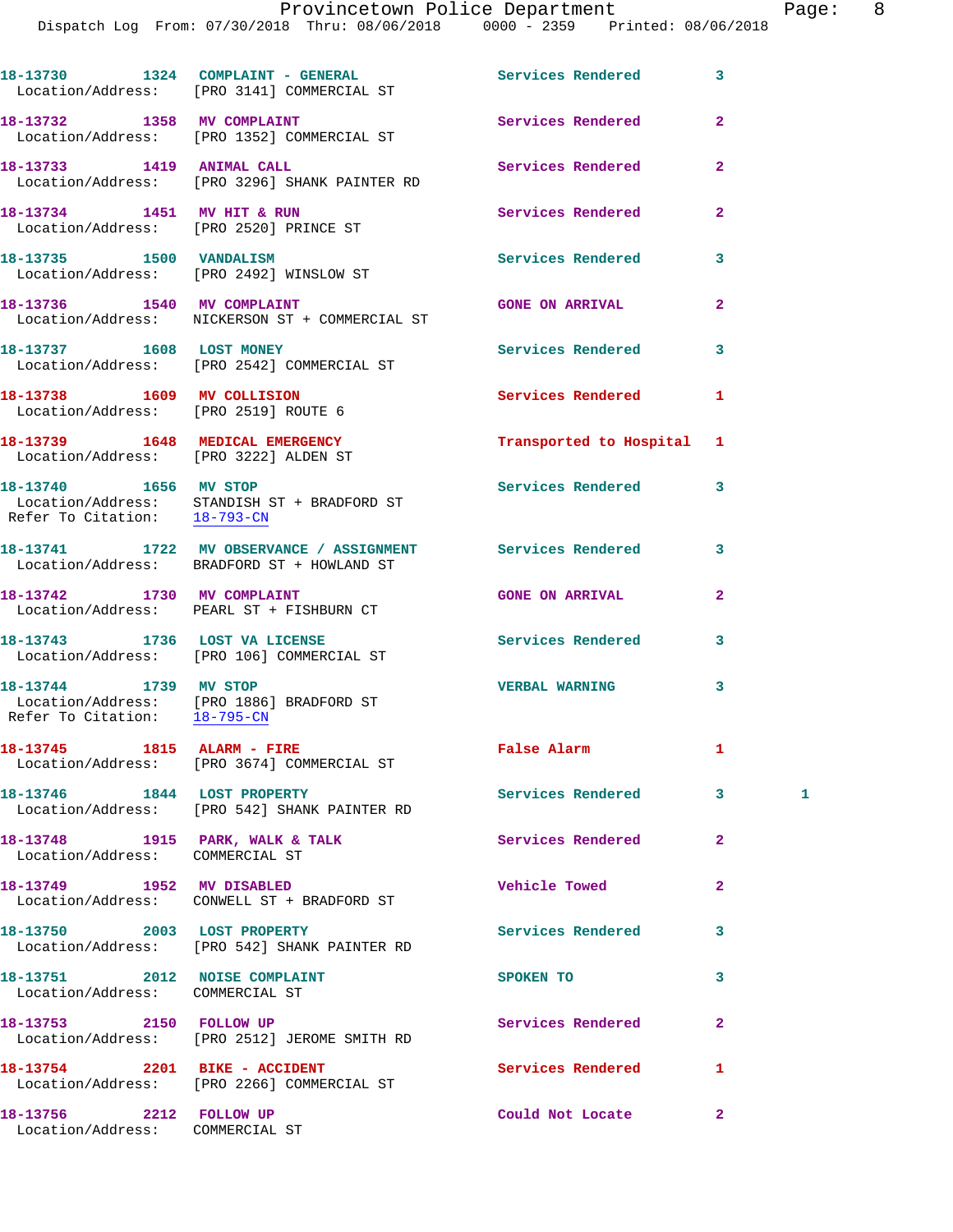|                                                                                               | Provincetown Police Department                                                                                 |                            |                         |
|-----------------------------------------------------------------------------------------------|----------------------------------------------------------------------------------------------------------------|----------------------------|-------------------------|
|                                                                                               | Dispatch Log From: 07/30/2018 Thru: 08/06/2018 0000 - 2359 Printed: 08/06/2018                                 |                            |                         |
|                                                                                               | 18-13755 2215 MV OBSERVANCE / ASSIGNMENT Services Rendered<br>Location/Address: BRADFORD ST + SHANK PAINTER RD |                            | 3                       |
| 18-13757 2219 MV STOP<br>Refer To Citation: 18-796-CN                                         | Location/Address: BRADFORD ST + CARVER ST                                                                      | <b>VERBAL WARNING</b>      | 3                       |
| 18-13758 2309 TRESPASS                                                                        | Location/Address: [PRO 182] COMMERCIAL ST                                                                      | <b>VERBAL WARNING</b>      | $\mathbf{2}$            |
|                                                                                               | 18-13759 2330 BUILDING/PROPERTY CHECK<br>Location/Address: COMMERCIAL ST                                       | BLDG/PROP Checked/Secure 3 |                         |
| 18-13760 2338 MV STOP<br>Refer To Citation: 18-798-CN                                         | Location/Address: [PRO 542] SHANK PAINTER RD                                                                   | <b>VERBAL WARNING</b>      | 3                       |
| 18-13761 2339 MV STOP<br>Location/Address: [PRO 2513] ROUTE 6<br>Refer To Citation: 18-797-CN |                                                                                                                | <b>VERBAL WARNING</b>      | 3                       |
| 18-13762 2344 MV STOP                                                                         | Location/Address: RYDER ST + BRADFORD ST<br>Refer To Citation: $18-799-CN$                                     | <b>VERBAL WARNING</b>      | 3                       |
| 18-13764 2351 MV STOP<br>Location/Address: [PRO 2521] ROUTE 6<br>Refer To Citation: 18-800-CN |                                                                                                                | <b>VERBAL WARNING</b>      | 3                       |
| Location/Address: ROUTE 6 + SNAIL RD                                                          | 18-13763 2352 MV OBSERVANCE / ASSIGNMENT Services Rendered                                                     |                            | 3                       |
| For Date: $08/02/2018$ - Thursday                                                             |                                                                                                                |                            |                         |
| Location/Address: [OT] ROUTE 6                                                                | 18-13765 0000 ASSIST DEPARTMENT / MUTUAL AID Referred to Other Agency 3                                        |                            |                         |
|                                                                                               | 18-13766 0005 PARK, WALK & TALK<br>Location/Address: [PRO 3870] COMMERCIAL ST                                  | <b>Services Rendered</b>   | $\mathbf{2}$            |
| 18-13767 0017 TRESPASS<br>Location/Address: COMMERCIAL ST                                     |                                                                                                                | <b>VERBAL WARNING</b>      | $\overline{\mathbf{2}}$ |
| 18-13768 0027 MV STOP                                                                         | Location/Address: [PRO 57] BRADFORD ST<br>Refer To Citation: 18-801-CN                                         | <b>VERBAL WARNING</b>      | 3                       |
|                                                                                               | 18-13769 0028 BUILDING/PROPERTY CHECK<br>Location/Address: [PRO 182] COMMERCIAL ST                             | SPOKEN TO                  | 3                       |
| 18-13770 0039 MV STOP<br>Refer To Citation: 18-802-CN                                         | Location/Address: BRADFORD ST + ALLERTON ST                                                                    | <b>VERBAL WARNING</b>      | 3                       |
|                                                                                               | 18-13772 0056 DISTURBANCE - FIGHT / ARGUMENT SPOKEN TO<br>Location/Address: [PRO 165] COMMERCIAL ST            |                            | 1                       |
|                                                                                               | 18-13771 0058 MV OBSERVANCE / ASSIGNMENT Services Rendered<br>Location/Address: BRADFORD ST + RYDER ST         |                            | 3                       |
|                                                                                               | 18-13773 0111 ASSIST DEPARTMENT / MUTUAL AID Services Rendered<br>Location/Address: [TRU 2521] LONG NOOK RD    |                            | 3                       |
| 18-13774 0129 MV STOP<br>Refer To Citation: 18-803-CN                                         | Location/Address: COTTAGE ST + BRADFORD ST                                                                     | <b>VERBAL WARNING</b>      | 3                       |
|                                                                                               | 18-13775 0159 BUILDING/PROPERTY CHECK                                                                          | BLDG/PROP Checked/Secure 3 |                         |

Location/Address: [PRO 3259] MACMILLAN WHARF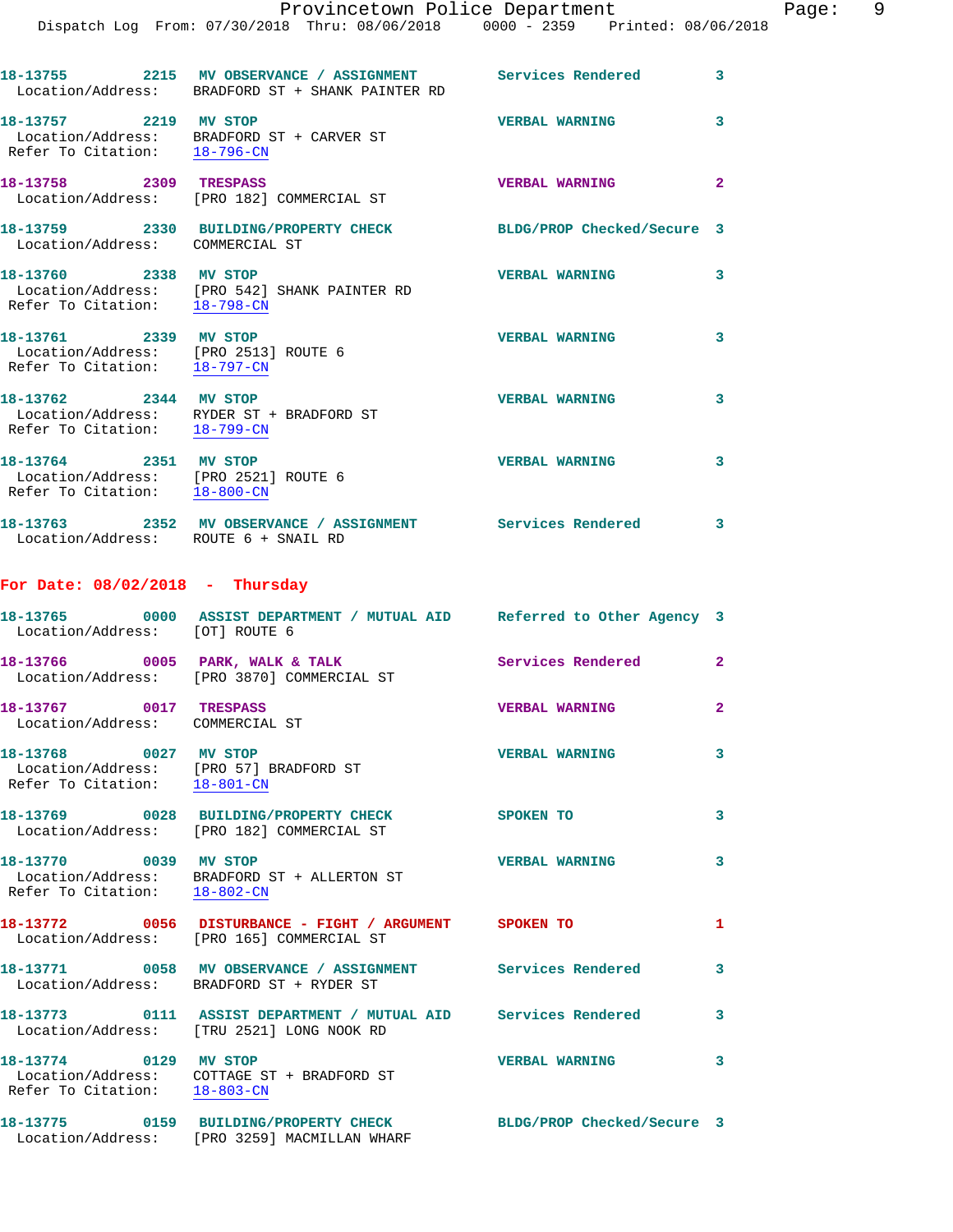|                                                                 | 18-13776 0214 MV STOP<br>Location/Address: [PRO 539] SHANK PAINTER RD<br>Refer To Citation: $\frac{18-804-CN}{18-804-CN}$ | <b>VERBAL WARNING</b>    | 3              |   |
|-----------------------------------------------------------------|---------------------------------------------------------------------------------------------------------------------------|--------------------------|----------------|---|
|                                                                 | 18-13777 0302 BUILDING/PROPERTY CHECK Services Rendered<br>Location/Address: [PRO 2492] WINSLOW ST                        |                          | 3              |   |
|                                                                 | 18-13778   0533   MV   OBSERVANCE / ASSIGNMENT   Services Rendered   Location/Address:   ROUTE   6                        |                          | 3              |   |
|                                                                 | 18-13779 0600 PARK, WALK & TALK<br>Location/Address: [PRO 2222] COMMERCIAL ST                                             | <b>Services Rendered</b> | 2              |   |
| 18-13780 0612 GENERAL INFO<br>Location/Address: COMMERCIAL ST   |                                                                                                                           | Services Rendered        | 3              |   |
| 18-13781 0614 SERVE WARRANT<br>Location/Address: COMMERCIAL ST  |                                                                                                                           | Could Not Locate         | 3              |   |
|                                                                 | 18-13783 0733 INJURED BIRD<br>Location/Address: [PRO 488] MAYFLOWER ST                                                    | <b>Services Rendered</b> | $\overline{a}$ |   |
|                                                                 | 18-13784 0740 PARK, WALK & TALK<br>Location/Address: [PRO 3870] COMMERCIAL ST                                             | Services Rendered        | $\mathbf{2}$   |   |
|                                                                 | 18-13785 0820 MV COMPLAINT<br>Location/Address: NELSON AVE + RACE POINT RD                                                | Services Rendered        | $\overline{a}$ |   |
|                                                                 | 18-13787 0823 MV COMPLAINT<br>Location/Address: [PRO 2512] JEROME SMITH RD                                                | Services Rendered        | $\mathbf{2}$   |   |
|                                                                 | 18-13786 0832 BUILDING/PROPERTY CHECK Services Rendered<br>Location/Address: [PRO 2977] COMMERCIAL ST                     |                          | 3              |   |
| Refer To Arrest: 18-149-AR                                      | 18-13788 0843 SERVE WARRANT<br>Location/Address: [PRO 329] COMMERCIAL ST                                                  | Arrest(s) Made           | 3              |   |
|                                                                 | 18-13789 0848 PARK, WALK & TALK<br>Location/Address: [PRO 3405] COMMERCIAL ST                                             | Services Rendered        | $\mathbf{2}$   |   |
|                                                                 | 18-13790 0919 LOST CHECKBOOK<br>Location/Address: [PRO 4025] BRADFORD ST                                                  | Services Rendered 3      |                | 1 |
|                                                                 | 18-13791 0957 COMPLAINT - GENERAL<br>Location/Address: [PRO 758] BRADFORD ST                                              | No Action Required 3     |                |   |
| 18-13792 1001 MV HIT & RUN<br>Location/Address: CENTER ST       |                                                                                                                           | Services Rendered        | 2              |   |
|                                                                 | 18-13793 1005 BIKE - ACCIDENT                                                                                             | <b>PATIENT REFUSAL</b>   | 1              |   |
|                                                                 | Location/Address: CEMETERY RD + WAREHAM ST<br>Refer To Accident: 18-88-AC                                                 |                          |                |   |
| 18-13795 1058 HAZARDS                                           | Location/Address: [PRO 437] FREEMAN ST                                                                                    | Services Rendered        | $\mathbf{2}$   |   |
|                                                                 | 18-13796 1101 BIKE - ACCIDENT<br>Location/Address: [PRO 542] SHANK PAINTER RD                                             | Services Rendered        | 1.             |   |
| 18-13797 1108 TRAFFIC CONTROL<br>Location/Address: NICKERSON ST |                                                                                                                           | Services Rendered        | 3              |   |
|                                                                 | 18-13798 1109 BUILDING/PROPERTY CHECK BLDG/PROP Checked/Secure 3<br>Location/Address: [PRO 105] COMMERCIAL ST             |                          |                |   |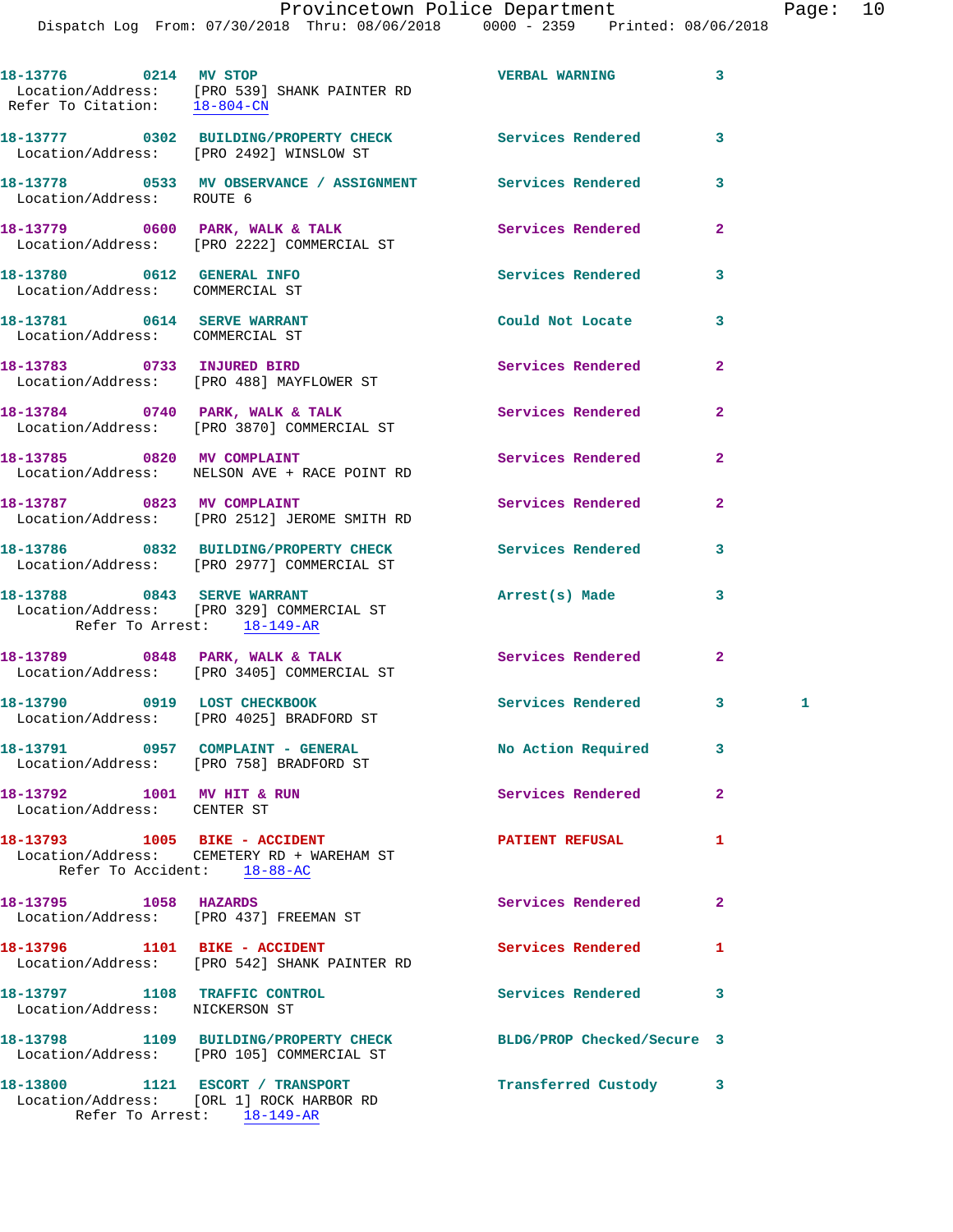|                                                                                                   | Provincetown Police Department<br>Dispatch Log From: 07/30/2018 Thru: 08/06/2018   0000 - 2359   Printed: 08/06/2018  |                            |                |
|---------------------------------------------------------------------------------------------------|-----------------------------------------------------------------------------------------------------------------------|----------------------------|----------------|
|                                                                                                   | 18-13801 1123 BUILDING/PROPERTY CHECK BLDG/PROP Checked/Secure 3<br>Location/Address: [PRO 182] COMMERCIAL ST         |                            |                |
|                                                                                                   | 18-13799 1127 MV OBSERVANCE / ASSIGNMENT Services Rendered<br>Location/Address: BRADFORD ST + PRINCE ST               |                            | 3              |
| Location/Address: [PRO 3287] ROUTE 6                                                              | 18-13802 1147 BUILDING/PROPERTY CHECK BLDG/PROP Checked/Secure 3                                                      |                            |                |
| Location/Address: [PRO 3440] ROUTE 6                                                              | 18-13803 1159 MV OBSERVANCE / ASSIGNMENT Services Rendered                                                            |                            | 3              |
| 18-13804 1159 MV STOP<br>Location/Address: [PRO 2513] ROUTE 6<br>Refer To Citation: 18-805-CN     |                                                                                                                       | <b>VERBAL WARNING</b>      | 3              |
| 18-13805 1200 MV COLLISION<br>Location/Address: [PRO 2479] ROUTE 6<br>Refer To Accident: 18-89-AC |                                                                                                                       | Services Rendered          | 1              |
| 18-13806 1207 SUSPICIOUS VEHICLE                                                                  | Location/Address: [PRO 1496] ALLERTON ST                                                                              | Unfounded                  | $\overline{a}$ |
| Refer To Accident: 18-90-AC                                                                       | 18-13807 1221 MV COLLISION<br>Location/Address: [PRO 542] SHANK PAINTER RD                                            | <b>Services Rendered</b>   | 1              |
|                                                                                                   | 18-13808 1225 SERVICE CALL - POLICE 3 Services Rendered<br>Location/Address: [PRO 537] SHANK PAINTER RD               |                            | 3              |
|                                                                                                   | 18-13810 1257 MEDICAL EMERGENCY<br>Location/Address: [PRO 442] HARRY KEMP WAY                                         | Transported to Hospital    | 1              |
|                                                                                                   | 18-13812 1321 DISTURBANCE - FIGHT / ARGUMENT Referred to Other Agency 1<br>Location/Address: [PRO 2499] RACE POINT RD |                            |                |
|                                                                                                   | 18-13813 1339 MV UNLOADING REQUEST<br>Location/Address: [PRO 208] COMMERCIAL ST                                       | Services Rendered          | $\overline{2}$ |
| 18-13814 1350 MEDICAL EMERGENCY<br>Location/Address: [PRO 1916] COURT ST                          |                                                                                                                       | <b>Services Rendered</b>   | 1              |
|                                                                                                   | 18-13815 1407 MEDICAL EMERGENCY<br>Location/Address: [PRO 440] HARRY KEMP WAY                                         | Transported to Hospital 1  |                |
| 18-13816   1531   GENERAL INFO                                                                    | Location/Address: [PRO 444] HIGH POLE HILL                                                                            | <b>Services Rendered</b>   | 3              |
| 18-13817 1539 FOLLOW UP                                                                           | Location/Address: [PRO 1174] WINTHROP ST                                                                              | FOLLOW UP                  | $\overline{a}$ |
|                                                                                                   | 18-13818 1547 COMPLAINT - GENERAL<br>Location/Address: [PRO 488] MAYFLOWER ST<br>Refer To Citation: R8381683          | Citation / Warning Issue 3 |                |
|                                                                                                   | 18-13819 1552 PARK, WALK & TALK<br>Location/Address: [PRO 105] COMMERCIAL ST                                          | Services Rendered          | $\mathbf{2}$   |
|                                                                                                   | 18-13821 1622 PARKING COMPLAINT<br>Location/Address: [PRO 3051] WEST VINE ST                                          | Services Rendered          | 3              |
|                                                                                                   | 18-13822 1628 FIRE - OTHER<br>Location/Address: [PRO 1565] CONWELL ST                                                 | Services Rendered          | 1              |
|                                                                                                   | 18-13823 1646 HARASSMENT / THREATS<br>Location/Address: [PRO 1186] COMMERCIAL ST                                      | SPOKEN TO                  | $\mathbf{2}$   |
|                                                                                                   | 18-13825 1751 BUILDING/PROPERTY CHECK<br>Location/Address: [PRO 823] COMMERCIAL ST                                    | <b>Services Rendered</b>   | 3              |
| 18-13824 1754 SHOPLIFTING                                                                         |                                                                                                                       | SPOKEN TO                  | 3              |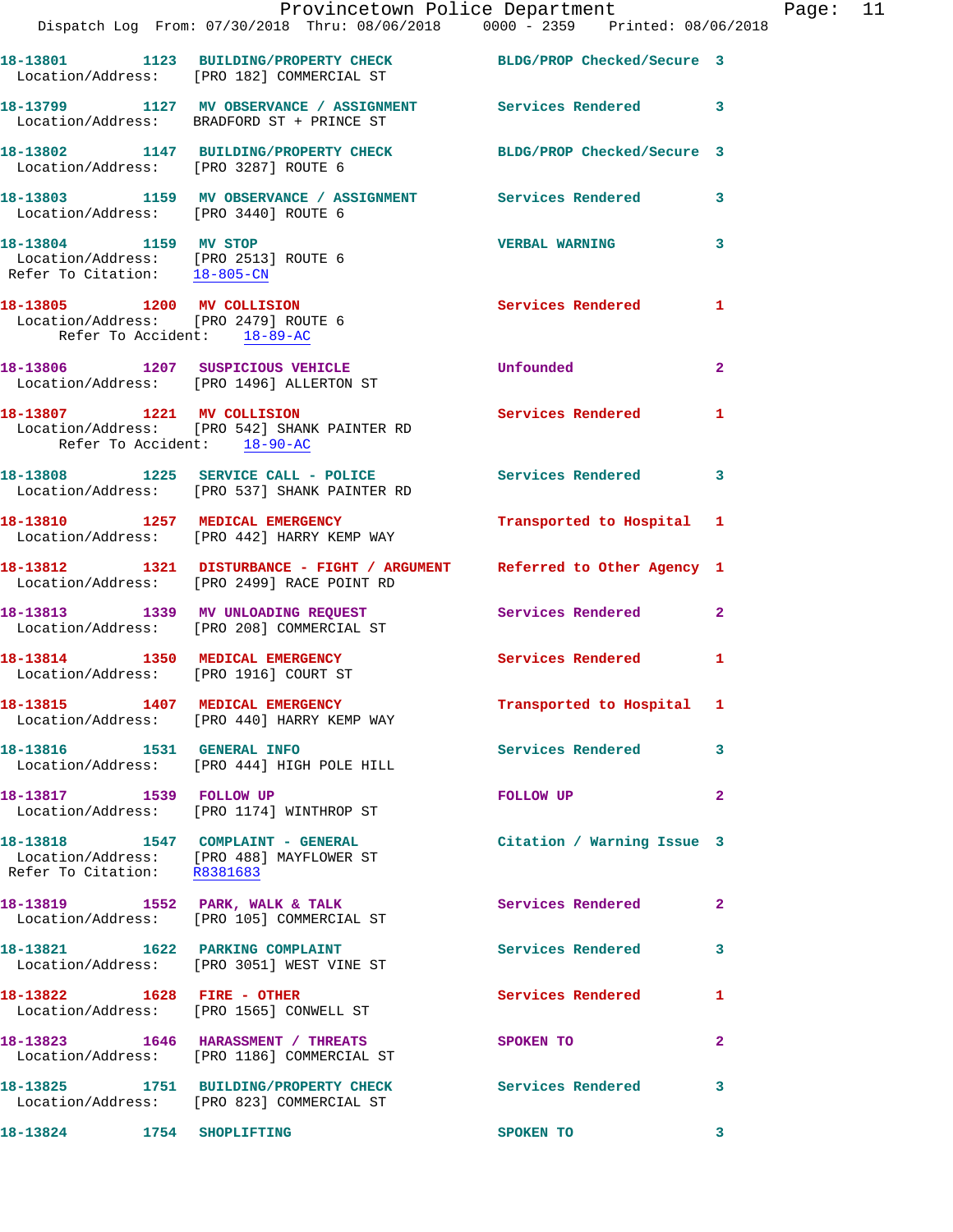|                                                                                                | Dispatch Log From: 07/30/2018 Thru: 08/06/2018 0000 - 2359 Printed: 08/06/2018                                        | Provincetown Police Department |                         | Page: 12 |  |
|------------------------------------------------------------------------------------------------|-----------------------------------------------------------------------------------------------------------------------|--------------------------------|-------------------------|----------|--|
|                                                                                                | Location/Address: [PRO 2419] COMMERCIAL ST                                                                            |                                |                         |          |  |
|                                                                                                | 18-13826 1809 ASSIST DEPARTMENT / MUTUAL AID Could Not Locate 3<br>Location/Address: [PRO 1012] NELSON AVE            |                                |                         |          |  |
|                                                                                                | 18-13827 1821 ANIMAL CALL<br>Location/Address: [PRO 3296] SHANK PAINTER RD                                            | <b>GONE ON ARRIVAL</b>         | $\overline{2}$          |          |  |
|                                                                                                | 18-13828 1830 BUILDING/PROPERTY CHECK BLDG/PROP Checked/Secure 3<br>Location/Address: [PRO 519] RACE POINT RD         |                                |                         |          |  |
|                                                                                                | 18-13830 1857 ASSIST CITIZEN<br>Location/Address: [PRO 516] RACE POINT RD                                             | Services Rendered 3            |                         |          |  |
|                                                                                                | 18-13831 1933 BUILDING/PROPERTY CHECK BLDG/PROP Checked/Secure 3<br>Location/Address: [PRO 182] COMMERCIAL ST         |                                |                         |          |  |
|                                                                                                | 18-13832 1941 911 - GENERAL<br>Location/Address: [PRO 3156] COMMERCIAL ST                                             | Services Rendered 1            |                         |          |  |
|                                                                                                | 18-13837 1957 PARKING COMPLAINT<br>Location/Address: [PRO 1892] SHANK PAINTER RD                                      | Services Rendered              | $\overline{\mathbf{3}}$ |          |  |
|                                                                                                | 18-13835 2038 MV OBSERVANCE / ASSIGNMENT No Action Required 3<br>Location/Address: [PRO 3440] ROUTE 6                 |                                |                         |          |  |
| 18-13836 2039 MV STOP<br>Location/Address: ROUTE 6<br>Refer To Citation: $\frac{18-806-CN}{2}$ |                                                                                                                       | <b>VERBAL WARNING</b>          | 3                       |          |  |
|                                                                                                | 18-13839 2152 BUILDING/PROPERTY CHECK BLDG/PROP Checked/Secure 3<br>Location/Address: [PRO 3033] COMMERCIAL ST        |                                |                         |          |  |
| 18-13840 2201 ANIMAL CALL<br>Location/Address: CONWELL ST                                      |                                                                                                                       | <b>GONE ON ARRIVAL</b>         | $\mathbf{2}$            |          |  |
|                                                                                                | 18-13841 2213 GENERAL INFO<br>Location/Address: CONWELL ST + BRADFORD ST                                              | No Action Required 3           |                         |          |  |
| Refer To Citation: 18-808-CN<br>Refer To Citation: R8381684                                    | 18-13842 2225 MV STOP<br>Location/Address: [PRO 3456] RYDER ST EXT                                                    | Citation / Warning Issue 3     |                         |          |  |
|                                                                                                | 18-13843 2227 NOISE COMPLAINT<br>Location/Address: [PRO 1169] WINTHROP ST                                             | Services Rendered 3            |                         |          |  |
|                                                                                                | 18-13844 2230 MEDICAL EMERGENCY<br>Location/Address: [PRO 3259] MACMILLAN WHARF                                       | Unfounded                      | 1                       |          |  |
| Location/Address: SEASHORE PARK DR                                                             | 18-13845 2254 FIRE - CO ALARM                                                                                         | Services Rendered              | 1                       |          |  |
|                                                                                                | 18-13848 2344 BUILDING/PROPERTY CHECK BLDG/PROP Checked/Secure 3<br>Location/Address: [PRO 182] COMMERCIAL ST         |                                |                         |          |  |
|                                                                                                | 18-13849 2345 BUILDING/PROPERTY CHECK BLDG/PROP Checked/Secure 3<br>Location/Address: [PRO 3033] COMMERCIAL ST        |                                |                         |          |  |
| For Date: $08/03/2018$ - Friday                                                                |                                                                                                                       |                                |                         |          |  |
|                                                                                                | 18-13850 0015 BUILDING/PROPERTY CHECK BLDG/PROP Checked/Secure 3<br>Location/Address: [PRO 526] RYDER ST EXT          |                                |                         |          |  |
|                                                                                                | 18-13851   0015   BUILDING/PROPERTY CHECK   BLDG/PROP Checked/Secure   3<br>Location/Address: [PRO 4080] RYDER ST EXT |                                |                         |          |  |
|                                                                                                | 18-13852 0033 BUILDING/PROPERTY CHECK BLDG/PROP Checked/Secure 3<br>Location/Address: [PRO 1952] COMMERCIAL ST        |                                |                         |          |  |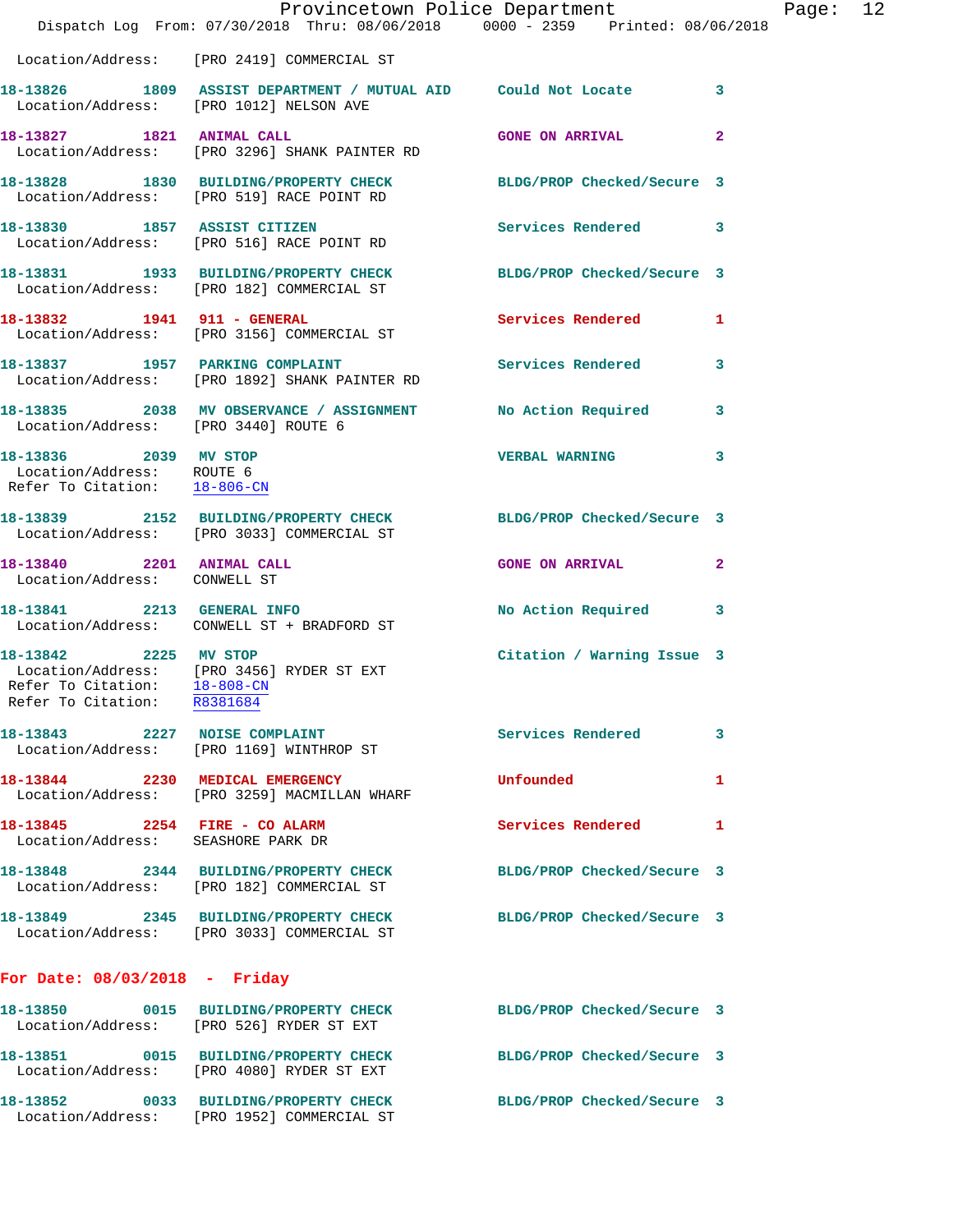|                                                                                    | Dispatch Log From: 07/30/2018 Thru: 08/06/2018 0000 - 2359 Printed: 08/06/2018                                 | Provincetown Police Department | E            |
|------------------------------------------------------------------------------------|----------------------------------------------------------------------------------------------------------------|--------------------------------|--------------|
|                                                                                    | 18-13853 0047 NOISE COMPLAINT<br>Location/Address: [PRO 262] CENTER ST                                         | SPOKEN TO                      | 3            |
|                                                                                    | 18-13854 0109 MISSING PERSON<br>Location/Address: [PRO 182] COMMERCIAL ST                                      | <b>Services Rendered</b>       | 1            |
|                                                                                    | 18-13855 0109 ANIMAL CALL<br>Location/Address: COMMERCIAL ST + BRADFORD ST                                     | Citation / Warning Issue 2     |              |
|                                                                                    | 18-13856 0129 BUILDING/PROPERTY CHECK BLDG/PROP Checked/Secure 3<br>Location/Address: [PRO 2492] WINSLOW ST    |                                |              |
|                                                                                    | 18-13857 0140 MV OBSERVANCE / ASSIGNMENT Services Rendered<br>Location/Address: RACE POINT RD + ROUTE 6        |                                | 3            |
|                                                                                    | 18-13858 0140 MEDICAL EMERGENCY<br>Location/Address: [PRO 1243] COMMERCIAL ST                                  | Transported to Hospital        | 1            |
| 18-13861 0206 MV STOP<br>Location/Address: ROUTE 6<br>Refer To Citation: 18-807-CN |                                                                                                                | <b>VERBAL WARNING</b>          | 3            |
|                                                                                    | 18-13860 0207 MV OBSERVANCE / ASSIGNMENT Services Rendered<br>Location/Address: BRADFORD ST + STANDISH ST      |                                | 3            |
|                                                                                    | 18-13862 0217 BUILDING/PROPERTY CHECK BLDG/PROP Checked/Secure 3<br>Location/Address: [PRO 3430] COMMERCIAL ST |                                |              |
|                                                                                    | 18-13864 0232 MEDICAL EMERGENCY<br>Location/Address: [PRO 1577] HOWLAND ST                                     | <b>PATIENT REFUSAL</b>         | 1            |
|                                                                                    | 18-13866 0345 MEDICAL EMERGENCY<br>Location/Address: [PRO 1840] COMMERCIAL ST                                  | Transported to Hospital        | 1            |
| Location/Address: [PRO 786] CARVER ST                                              | 18-13868 0451 MEDICAL EMERGENCY                                                                                | <b>Services Rendered</b>       | 1            |
|                                                                                    | 18-13869 0456 MEDICAL EMERGENCY<br>Location/Address: [PRO 1012] NELSON AVE                                     | <b>Services Rendered</b>       | 1            |
| Location/Address: ROUTE 6 + SNAIL RD                                               | 18-13870 0530 MV OBSERVANCE / ASSIGNMENT Services Rendered                                                     |                                | 3            |
|                                                                                    | 18-13872 0707 SERVICE CALL - POLICE<br>Location/Address: [PRO 539] SHANK PAINTER RD                            | SPOKEN TO                      | 3            |
| 18-13873 0720 MEDICAL EMERGENCY<br>Location/Address: [PRO 3222] ALDEN ST           |                                                                                                                | <b>Services Rendered</b>       | 1            |
|                                                                                    | 18-13874 0734 PARK, WALK & TALK<br>Location/Address: [PRO 539] SHANK PAINTER RD                                | Services Rendered              | $\mathbf{2}$ |
|                                                                                    | 18-13875 0740 PARKING COMPLAINT<br>Location/Address: [PRO 75] CAPTAIN BERTIES WAY                              | <b>Services Rendered</b>       | 3            |
| $18-13876$ 0744 ALARM - GENERAL                                                    | Location/Address: [PRO 1066] PLEASANT ST                                                                       | Services Rendered              | 1            |
|                                                                                    | 18-13877 0803 GENERAL INFO<br>Location/Address: [PRO 3259] MACMILLAN WHARF                                     | <b>Services Rendered</b>       | 3            |
| Location/Address: [PRO 2521] ROUTE 6                                               | 18-13879 0812 MV OBSERVANCE / ASSIGNMENT Services Rendered                                                     |                                | 3            |
|                                                                                    | 18-13878 0819 BUILDING/PROPERTY CHECK<br>Location/Address: [PRO 2898] JEROME SMITH RD                          | <b>Services Rendered</b>       | 3            |
| 18-13880 0823 MV STOP<br>Refer To Citation: 18-809-CN                              | Location/Address: JEROME SMITH RD + WINSLOW ST                                                                 | <b>VERBAL WARNING</b>          | 3            |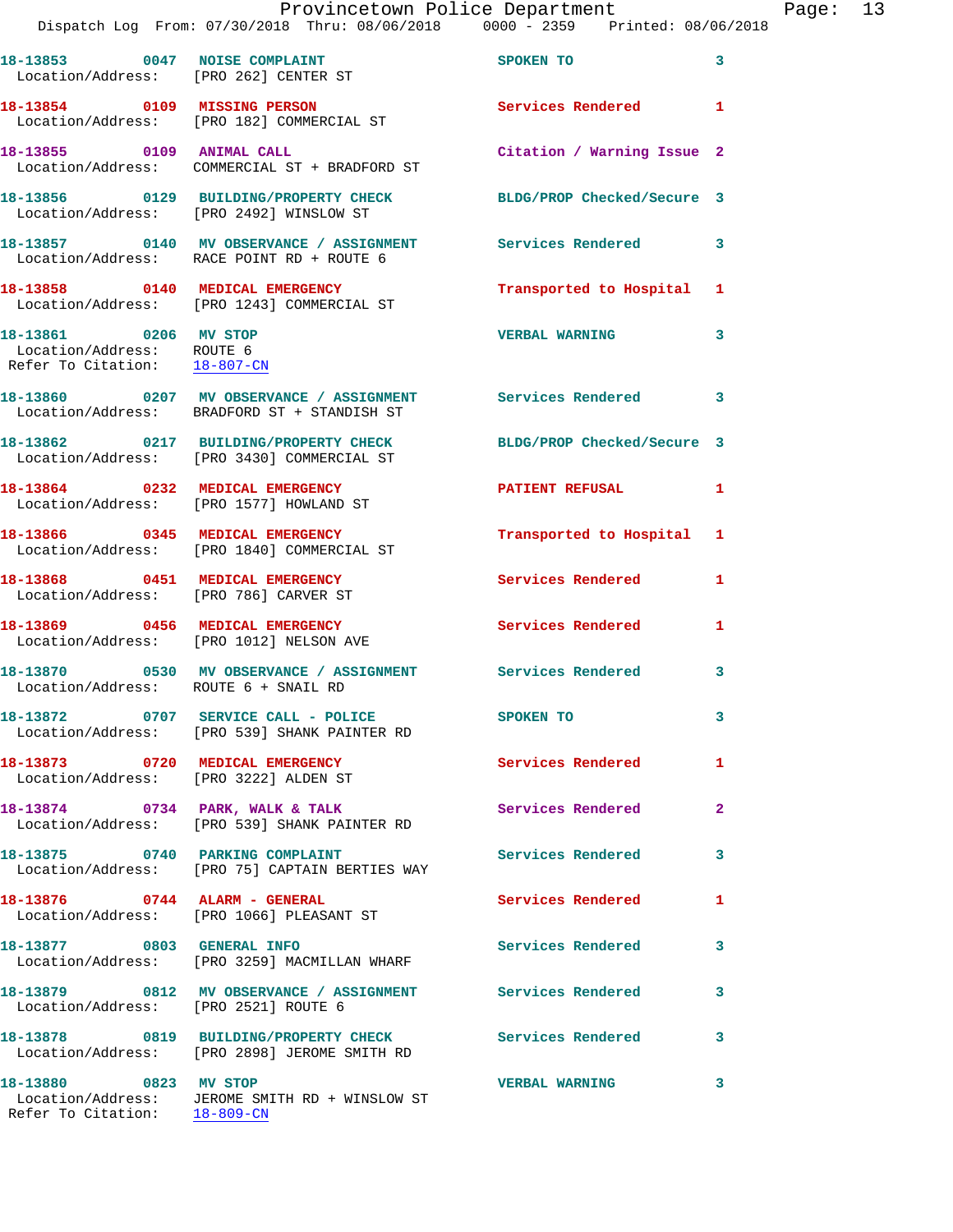|                                                                    | Dispatch Log From: 07/30/2018 Thru: 08/06/2018 0000 - 2359 Printed: 08/06/2018                                                         | Provincetown Police Department | E              |
|--------------------------------------------------------------------|----------------------------------------------------------------------------------------------------------------------------------------|--------------------------------|----------------|
|                                                                    |                                                                                                                                        |                                | 3              |
|                                                                    | 18-13882 0857 MV OBSERVANCE / ASSIGNMENT Services Rendered<br>Location/Address: [PRO 1520] BRADFORD ST                                 |                                | 3              |
|                                                                    | 18-13884 0921 MEDICAL EMERGENCY<br>Location/Address: [PRO 542] SHANK PAINTER RD<br>Refer To $P/C$ : $\frac{18-151-AR}{2}$              | Transported to Hospital        | 1              |
| 18-13885 0925 MEDICAL EMERGENCY<br>Location/Address: COMMERCIAL ST |                                                                                                                                        | <b>PATIENT REFUSAL</b>         | 1              |
|                                                                    | 18-13886 1018 LOST PROPERTY<br>Location/Address: [PRO 105] COMMERCIAL ST                                                               | <b>Services Rendered</b>       | 3              |
|                                                                    | 18-13887 1021 LOST PROPERTY<br>Location/Address: [PRO 105] COMMERCIAL ST                                                               | <b>Services Rendered</b>       | 3              |
| 18-13888 1042 FOLLOW UP                                            | Location/Address: [PRO 2181] SHIPS WAY RD                                                                                              | <b>Services Rendered</b>       | $\overline{a}$ |
|                                                                    | 18-13891 1058 BUILDING/PROPERTY CHECK BLDG/PROP Checked/Secure 3<br>Location/Address: [PRO 3287] ROUTE 6                               |                                |                |
|                                                                    | 18-13895 1122 911 - GENERAL<br>Location/Address: [PRO 1952] COMMERCIAL ST                                                              | <b>Services Rendered</b>       | 1              |
|                                                                    | 18-13893 1127 BUILDING/PROPERTY CHECK<br>Location/Address: [PRO 3317] CEMETERY RD                                                      | <b>Services Rendered</b>       | 3              |
|                                                                    | 18-13894 1130 BUILDING/PROPERTY CHECK<br>Location/Address: [PRO 3318] CEMETERY RD                                                      | <b>Services Rendered</b>       | 3              |
|                                                                    | 18-13896 1149 SERVICE CALL - POLICE<br>Location/Address: [PRO 542] SHANK PAINTER RD                                                    | <b>Services Rendered</b>       | 3              |
| Location/Address: HARBOR HILL RD                                   | 18-13898 1207 BUILDING/PROPERTY CHECK                                                                                                  | <b>Services Rendered</b>       | 3              |
|                                                                    | 18-13901 1208 LOST PROPERTY<br>Location/Address: [PRO 3374] COMMERCIAL ST                                                              | <b>Services Rendered</b>       | 3              |
|                                                                    | 18-13899 1213 BUILDING/PROPERTY CHECK Citation / Warning Issue 3<br>Location/Address: [PRO 2206] PILGRIMS LANDING                      |                                |                |
|                                                                    | 18-13903 1247 BUILDING/PROPERTY CHECK Services Rendered<br>Location/Address: [PRO 3259] MACMILLAN WHARF                                |                                | 3              |
|                                                                    | 18-13906 1248 PARKING COMPLAINT<br>Location/Address: [PRO 105] COMMERCIAL ST                                                           | SPOKEN TO                      | 3              |
|                                                                    | 18-13908 1254 BUILDING/PROPERTY CHECK<br>Location/Address: [PRO 3259] MACMILLAN WHARF                                                  | BLDG/PROP Checked/Secure 3     |                |
| 18-13909 1256 MISSING PERSON                                       | Location/Address: [PRO 3456] RYDER ST EXT                                                                                              | No Action Required             | 1              |
|                                                                    | 18-13905         1257   MV OBSERVANCE / ASSIGNMENT               Services Rendered<br>Location/Address:     [PRO 530] SHANK PAINTER RD |                                | 3              |
| 18-13911 1300 MEDICAL EMERGENCY                                    | Location/Address: [PRO 440] HARRY KEMP WAY                                                                                             | Transported to Hospital        | 1              |
|                                                                    | 18-13912 1307 BUILDING/PROPERTY CHECK<br>Location/Address: [PRO 526] RYDER ST EXT                                                      | BLDG/PROP Checked/Secure 3     |                |
| 18-13916    1329 BIKE - GENERAL                                    | Location/Address: PEARL ST + COMMERCIAL ST                                                                                             | Services Rendered              | 2              |
| 18-13918   1344   ANIMAL CALL                                      |                                                                                                                                        | <b>GONE ON ARRIVAL</b>         | $\overline{2}$ |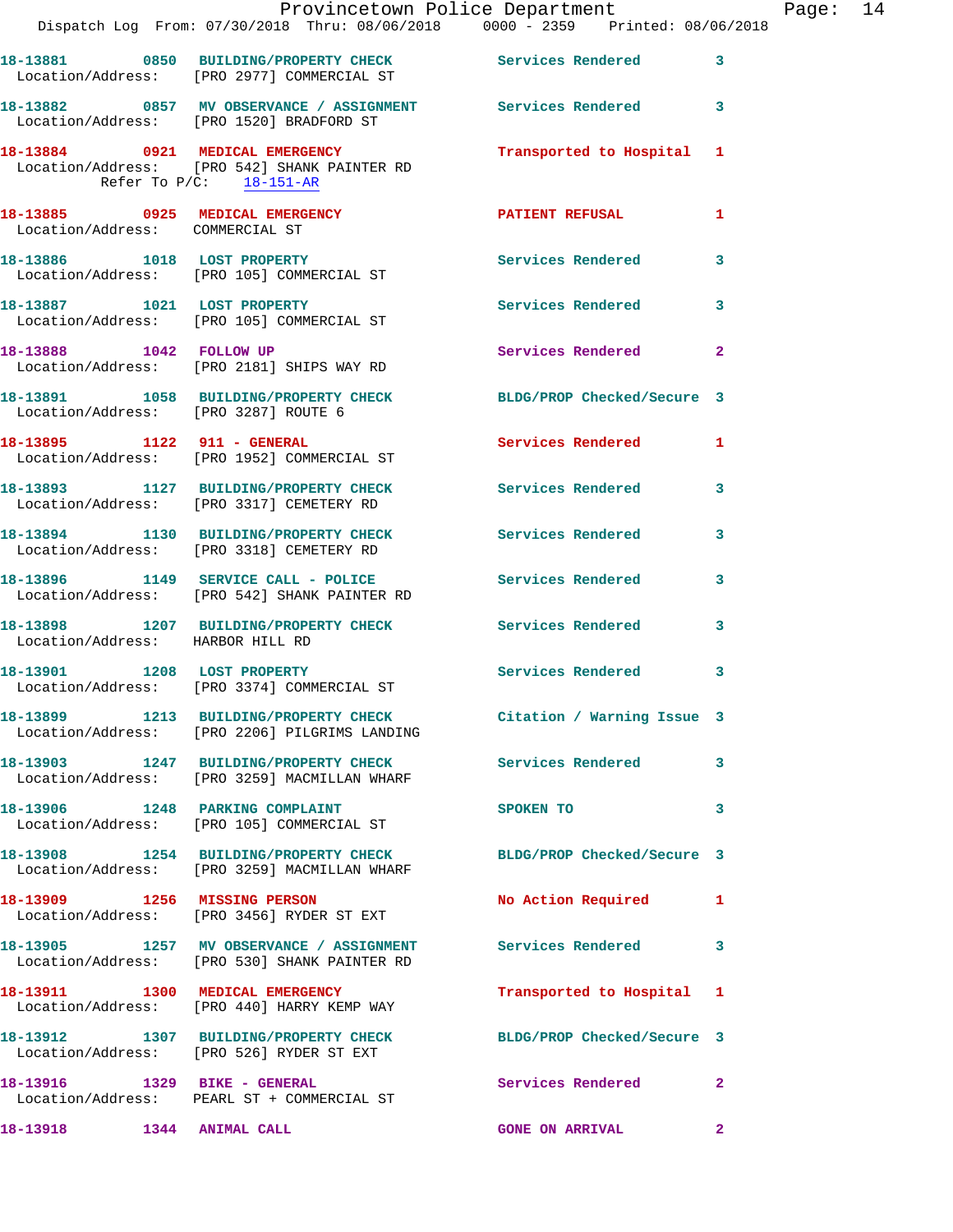|                        | Dispatch Log From: 07/30/2018 Thru: 08/06/2018   0000 - 2359   Printed: 08/06/2018                        | Provincetown Police Department |                | Page: 15 |  |
|------------------------|-----------------------------------------------------------------------------------------------------------|--------------------------------|----------------|----------|--|
|                        | Location/Address: [PRO 3296] SHANK PAINTER RD                                                             |                                |                |          |  |
|                        | 18-13919    1349    ANIMAL CALL<br>Location/Address: [PRO 965] KIMBERLY LN                                | Unfounded                      | $\overline{2}$ |          |  |
|                        | 18-13922 1414 PARK, WALK & TALK 1998 Services Rendered<br>Location/Address: [PRO 2577] BRADFORD ST        |                                | $\mathbf{2}$   |          |  |
|                        | 18-13921 1420 PARK, WALK & TALK<br>Location/Address: [PRO 382] COMMERCIAL ST                              | Services Rendered              | $\overline{2}$ |          |  |
|                        | 18-13924 1427 PARADE<br>Location/Address: [PRO 2492] WINSLOW ST                                           | Services Rendered              | $\overline{2}$ |          |  |
| 18-13927 1438 PARADE   | Location/Address: [PRO 105] COMMERCIAL ST                                                                 | Services Rendered 2            |                |          |  |
|                        | 18-13925 1441 BUILDING/PROPERTY CHECK Services Rendered<br>Location/Address: [PRO 75] CAPTAIN BERTIES WAY |                                | 3              |          |  |
|                        | 18-13928 1450 COMPLAINT - GENERAL Services Rendered 3<br>Location/Address: [PRO 86] CENTER ST             |                                |                |          |  |
|                        | 18-13929 1454 MEDICAL EMERGENCY<br>Location: [PRO 3431] LOPES SQUARE                                      | Transported to Hospital 1      |                |          |  |
|                        | 18-13931 1522 PARK, WALK & TALK<br>Location/Address: [PRO 105] COMMERCIAL ST                              | No Action Required             | $\mathbf{2}$   |          |  |
|                        | 18-13930 1523 PARK, WALK & TALK<br>Location/Address: [PRO 2492] WINSLOW ST                                | Services Rendered 2            |                |          |  |
|                        | 18-13932 1528 HARASSMENT / THREATS<br>Location/Address: [PRO 1638] COMMERCIAL ST                          | SPOKEN TO                      | $\overline{a}$ |          |  |
|                        | 18-13934 1550 SERVICE CALL - POLICE<br>Location/Address: [PRO 516] RACE POINT RD                          | Services Rendered 3            |                |          |  |
|                        | 18-13936 1709 ANIMAL CALL<br>Location/Address: [PRO 1865] COMMERCIAL ST                                   | Services Rendered              | $\mathbf{2}$   |          |  |
| 18-13937 1711 TRESPASS | Location/Address: [PRO 3815] BRADFORD ST EXT                                                              | No Action Required 2           |                |          |  |
|                        | 18-13938 1733 LOST PROPERTY<br>Location/Address: [PRO 106] COMMERCIAL ST                                  | Services Rendered 3            |                |          |  |
|                        | 18-13939 1756 MV COLLISION<br>Location/Address: [PRO 3296] SHANK PAINTER RD                               | Services Rendered 1            |                |          |  |
|                        | 18-13940 1841 PARKING COMPLAINT Services Rendered<br>Location/Address: [PRO 1399] MONTELLO ST             |                                | 3              |          |  |
|                        | 18-13941 1932 COMPLAINT - GENERAL<br>Location/Address: [PRO 2577] BRADFORD ST                             | SPOKEN TO                      | 3              |          |  |
|                        | 18-13943 2014 MEDICAL EMERGENCY PATIENT REFUSAL<br>Location/Address: [PRO 542] SHANK PAINTER RD           |                                | 1              |          |  |
|                        | 18-13944 2041 MV HIT & RUN<br>Location/Address: [PRO 2977] COMMERCIAL ST                                  | <b>Services Rendered</b>       | 2              |          |  |
|                        | 18-13945 2100 GENERAL INFO<br>Location/Address: [PRO 542] SHANK PAINTER RD                                | No Action Required             | 3              |          |  |
|                        | 18-13946 2125 STREET PERFORMER COMPLAINT SPOKEN TO<br>Location/Address: [PRO 2571] COMMERCIAL ST          |                                | 3              |          |  |
|                        | 18-13947 2132 MEDICAL EMERGENCY<br>Location/Address: [PRO 542] SHANK PAINTER RD                           | <b>PATIENT REFUSAL</b>         | 1              |          |  |

Refer To P/C: 18-153-AR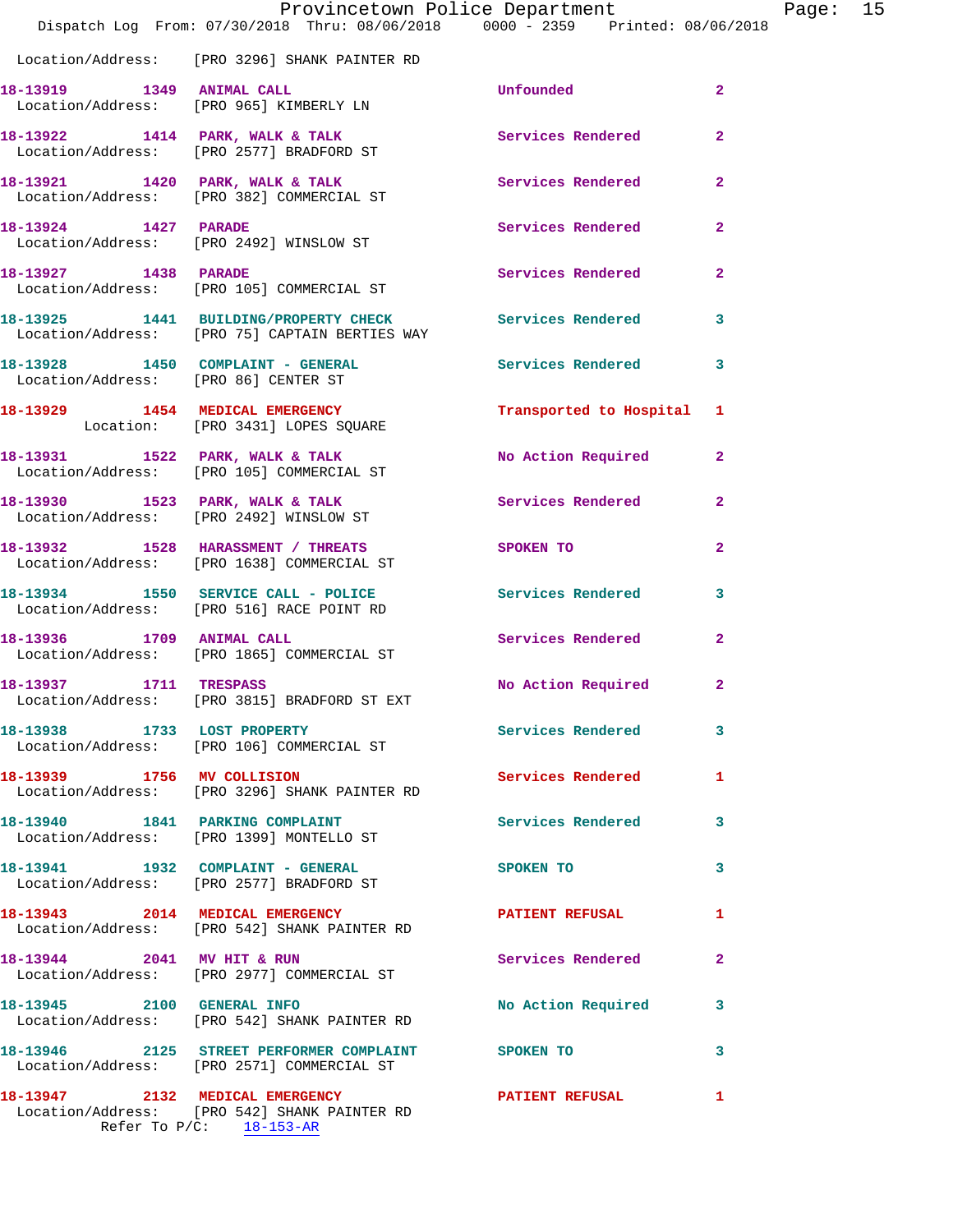| 18-13948<br>Location/Address:                       | 2138 | <b>BUILDING/PROPERTY CHECK</b><br>[PRO 519] RACE POINT RD     | BLDG/PROP Checked/Secure 3 |   |
|-----------------------------------------------------|------|---------------------------------------------------------------|----------------------------|---|
| 18-13949<br>Location/Address:                       | 2213 | <b>MV DISABLED</b><br>BRADFORD ST + STANDISH ST               | Services Rendered          | 2 |
| 18-13950                                            | 2237 | TRAFFIC CONTROL<br>Location/Address: RYDER ST + COMMERCIAL ST | No Action Required         | 3 |
| 18–13951<br>Location/Address:                       | 2317 | DISTURBANCE - FIGHT / ARGUMENT<br>[PRO 208] COMMERCIAL ST     | <b>GONE ON ARRIVAL</b>     | 1 |
| 18-13952<br>Location/Address:<br>Refer To Citation: | 2343 | MV STOP<br>RYDER ST + COMMERCIAL ST<br>$18 - 810 - CN$        | <b>VERBAL WARNING</b>      | 3 |

## **For Date: 08/04/2018 - Saturday**

|                                                                                   | 18-13953 0008 PARKING COMPLAINT<br>Location/Address: [PRO 75] CAPTAIN BERTIES WAY   | No Action Required                              | $\overline{\mathbf{3}}$ |
|-----------------------------------------------------------------------------------|-------------------------------------------------------------------------------------|-------------------------------------------------|-------------------------|
|                                                                                   | 18-13954 0031 BUILDING/PROPERTY CHECK<br>Location/Address: [PRO 488] MAYFLOWER ST   | BLDG/PROP Checked/Secure 3                      |                         |
|                                                                                   | 18-13955 0035 BUILDING/PROPERTY CHECK<br>Location/Address: [PRO 182] COMMERCIAL ST  | BLDG/PROP Checked/Secure 3                      |                         |
|                                                                                   | Location/Address: BRADFORD ST + RYDER ST                                            | <b>Services Rendered</b>                        | 3                       |
| 18-13958 0117 MV STOP<br>Refer To Citation: 18-811-CN                             | Location/Address: [PRO 2520] PRINCE ST                                              | <b>VERBAL WARNING</b>                           | 3                       |
|                                                                                   | 18-13959 0136 BY-LAW VIOLATION<br>Location/Address: [PRO 433] RYDER ST EXT          | SPOKEN TO                                       | $\overline{2}$          |
| 18-13960 0152 MV STOP<br>Location/Address: RYDER ST<br>Refer To Arrest: 18-154-AR |                                                                                     | Arrest(s) Made                                  | $\overline{\mathbf{3}}$ |
| 18-13961 0210 MV DISABLED                                                         | Location/Address: [PRO 2490] PROVINCELANDS RD                                       | $\overline{\phantom{0}}$ 2<br>Services Rendered |                         |
| 18-13962 0659 GENERAL INFO                                                        | Location/Address: [PRO 3259] MACMILLAN WHARF                                        | <b>Services Rendered</b>                        | $\overline{\mathbf{3}}$ |
| 18-13963 0741 ANIMAL CALL                                                         | Location/Address: [PRO 537] SHANK PAINTER RD                                        | Services Rendered 2                             |                         |
|                                                                                   | 18-13964 0748 PARKING COMPLAINT<br>Location/Address: RYDER ST + COMMERCIAL ST       | Citation / Warning Issue 3                      |                         |
| Location/Address: COMMERCIAL ST                                                   | 18-13965 0758 PARK, WALK & TALK                                                     | <b>Services Rendered</b>                        | $\overline{2}$          |
|                                                                                   | 18-13966 0802 BUILDING/PROPERTY CHECK<br>Location/Address: [PRO 3430] COMMERCIAL ST | Services Rendered 3                             |                         |
| 18-13967 0810 ALARM - GENERAL                                                     | Location/Address: [PRO 3207] COMMERCIAL ST                                          | False Alarm                                     | $\mathbf{1}$            |
| 18-13978 0821 BIKE - GENERAL                                                      | Location/Address: [PRO 3405] COMMERCIAL ST                                          | Services Rendered 2                             |                         |
|                                                                                   | 18-13968 0834 BUILDING/PROPERTY CHECK<br>Location/Address: [PRO 3317] CEMETERY RD   | BLDG/PROP Checked/Secure 3                      |                         |
|                                                                                   | 18-13969 0834 BUILDING/PROPERTY CHECK                                               | BLDG/PROP Checked/Secure 3                      |                         |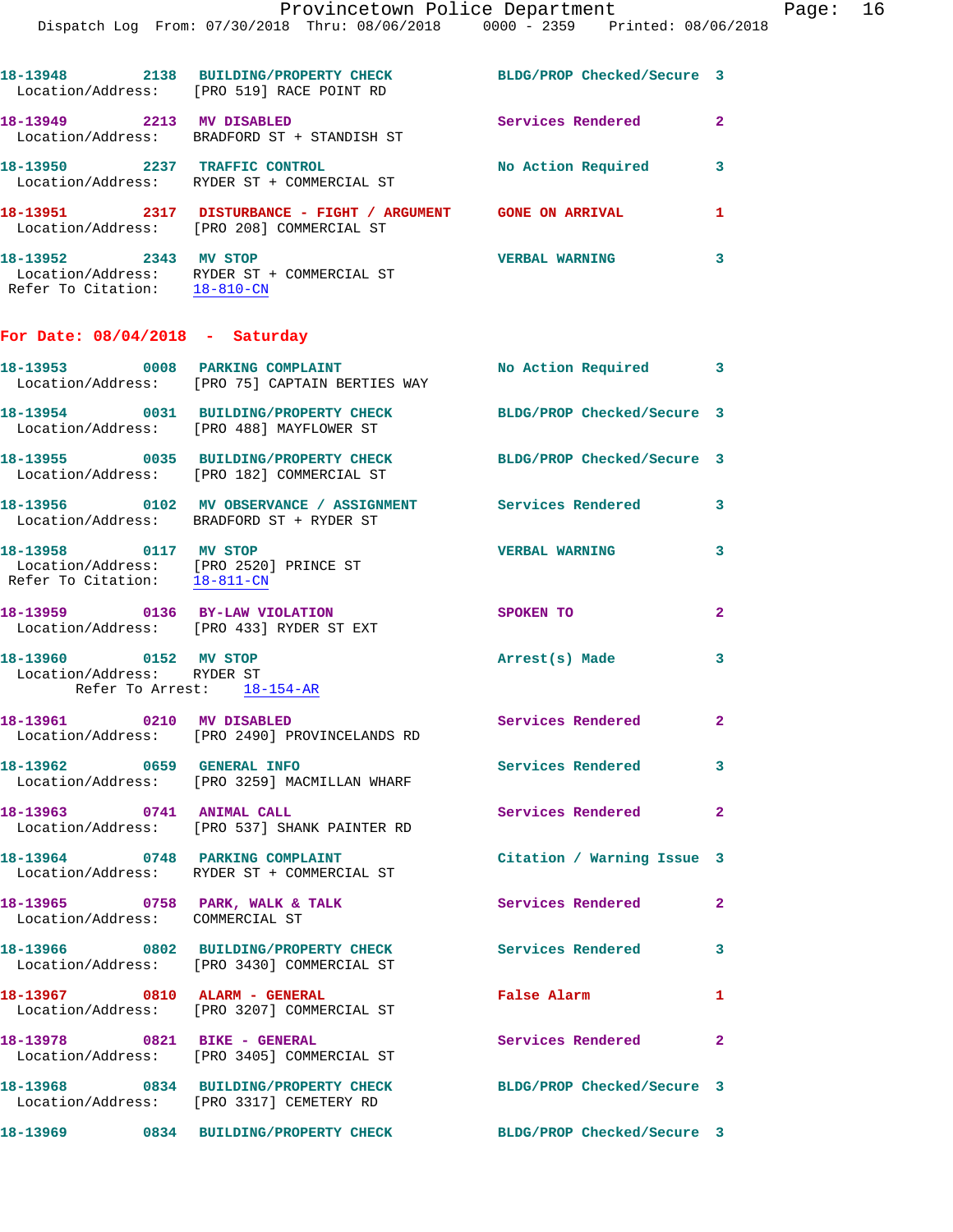|                                                                                                 | Dispatch Log From: 07/30/2018 Thru: 08/06/2018 0000 - 2359 Printed: 08/06/2018                                    | Provincetown Police Department | Page: 17                |
|-------------------------------------------------------------------------------------------------|-------------------------------------------------------------------------------------------------------------------|--------------------------------|-------------------------|
|                                                                                                 | Location/Address: [PRO 3318] CEMETERY RD                                                                          |                                |                         |
|                                                                                                 | 18-13970 0837 SERVICE CALL - POLICE Services Rendered 3<br>Location/Address: [PRO 3296] SHANK PAINTER RD          |                                |                         |
|                                                                                                 | 18-13971 0845 ANIMAL CALL<br>Location/Address: [PRO 1865] COMMERCIAL ST                                           | SPOKEN TO                      | $\mathbf{2}$            |
|                                                                                                 | 18-13972 0855 ASSIST DEPARTMENT / MUTUAL AID Services Rendered 3<br>Location/Address: [PRO 2490] PROVINCELANDS RD |                                |                         |
|                                                                                                 | 18-13974 0914 SERVICE CALL - POLICE<br>Location/Address: [PRO 537] SHANK PAINTER RD                               | Services Rendered              | $\overline{\mathbf{3}}$ |
|                                                                                                 | 18-13973 0918 BUILDING/PROPERTY CHECK Services Rendered 3<br>Location/Address: [PRO 2977] COMMERCIAL ST           |                                |                         |
|                                                                                                 |                                                                                                                   | Services Rendered              | -1                      |
|                                                                                                 | 18-13976 0942 BUILDING/PROPERTY CHECK SPOKEN TO<br>Location/Address: [PRO 2481] TREMONT ST                        |                                | 3                       |
| 18-13977 0946 MV STOP<br>Refer To Citation: R7274191                                            | Location/Address: [PRO 2521] ROUTE 6                                                                              | Citation / Warning Issue 3     |                         |
| Refer To Citation: 18-812-CN                                                                    | 18-13979 0953 MV STOP<br>Location/Address: BRADFORD ST + BREWSTER ST                                              | <b>VERBAL WARNING</b>          | 3                       |
|                                                                                                 | 18-13980 1006 ALARM - GENERAL<br>Location/Address: [PRO 2215] OPPEN LN                                            | Services Rendered              | -1                      |
|                                                                                                 | 18-13981 1040 GENERAL INFO<br>Location/Address: [PRO 444] HIGH POLE HILL                                          | SPOKEN TO                      | 3                       |
|                                                                                                 | 18-13982 1109 BUILDING/PROPERTY CHECK Services Rendered<br>Location/Address: [PRO 2483] COMMERCIAL ST             |                                | 3                       |
|                                                                                                 | 18-13983 1110 BUILDING/PROPERTY CHECK Services Rendered<br>Location/Address: [PRO 2206] PILGRIMS LANDING          |                                | 3                       |
| Location/Address: [PRO 2521] ROUTE 6                                                            | 18-13984 1111 MV OBSERVANCE / ASSIGNMENT Services Rendered                                                        |                                | $\overline{\mathbf{3}}$ |
| 18-13986 1120 MV STOP<br>Location/Address: [PRO 413] CONWELL ST<br>Refer To Citation: 18-813-CN |                                                                                                                   | <b>VERBAL WARNING</b>          | 3                       |
|                                                                                                 | 18-13985 1125 BUILDING/PROPERTY CHECK Services Rendered 3<br>Location/Address: [PRO 3430] COMMERCIAL ST           |                                |                         |
|                                                                                                 | 18-13987 1159 LOST PROPERTY<br>Location/Address: [PRO 2490] PROVINCELANDS RD                                      | Services Rendered              | 3                       |
|                                                                                                 | 18-13988 1234 BUILDING/PROPERTY CHECK BLDG/PROP Checked/Secure 3<br>Location/Address: [PRO 175] COMMERCIAL ST     |                                |                         |
|                                                                                                 | 18-13989 1255 BUILDING/PROPERTY CHECK<br>Location/Address: [PRO 2540] RACE POINT RD                               | Services Rendered              | $\overline{\mathbf{3}}$ |
|                                                                                                 | 18-13990 1301 PARK, WALK & TALK<br>Location/Address: [PRO 105] COMMERCIAL ST                                      | Services Rendered              | $\mathbf{2}$            |
|                                                                                                 | 18-13991 1313 PARK, WALK & TALK<br>Location/Address: [PRO 2500] COMMERCIAL ST                                     | Services Rendered              | $\mathbf{2}$            |
| 18-13992 1313 LOST PROPERTY                                                                     | Location/Address: [PRO 105] COMMERCIAL ST                                                                         | Services Rendered              | 3                       |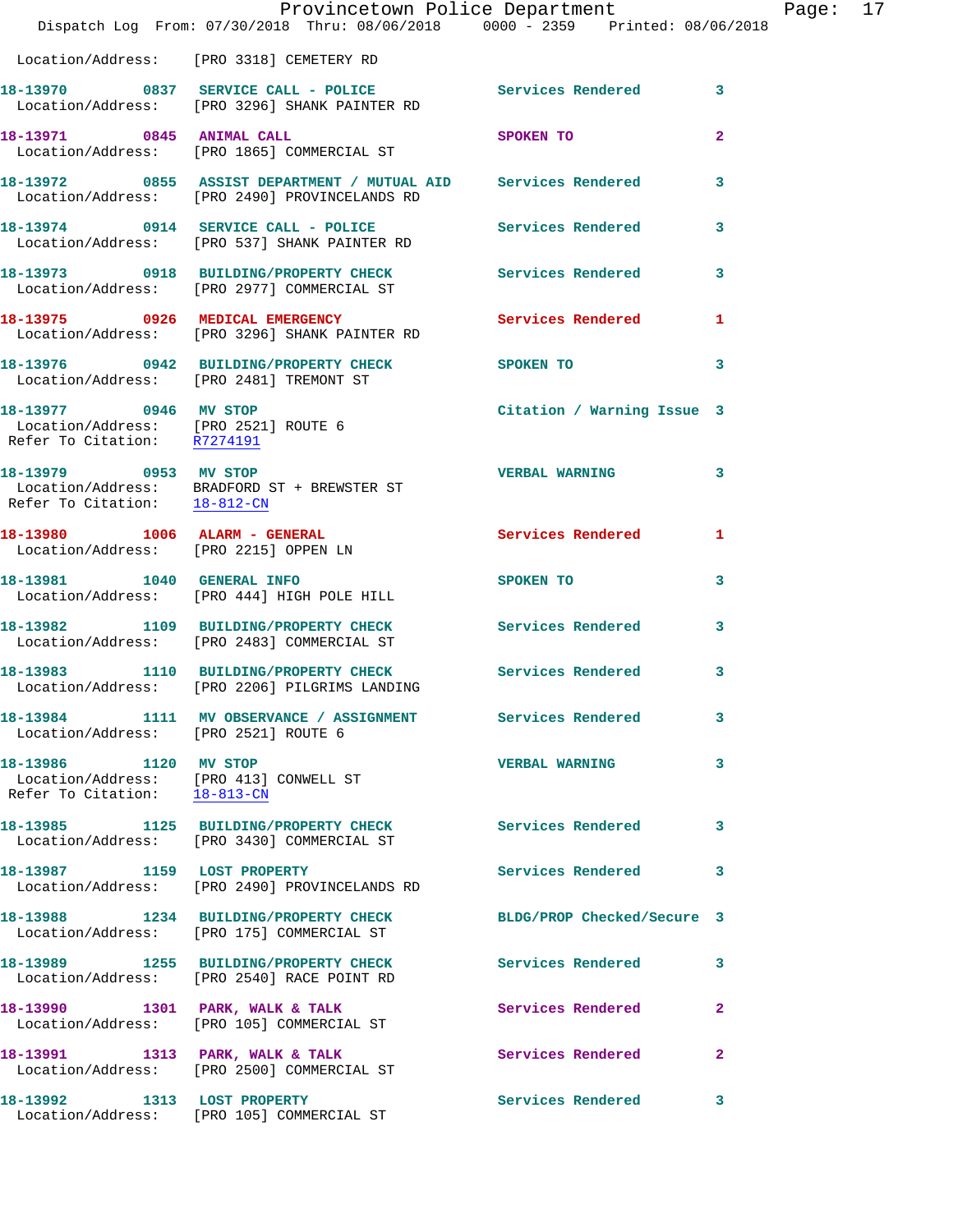|                                      | Provincetown Police Department The Page: 18<br>Dispatch Log From: 07/30/2018 Thru: 08/06/2018   0000 - 2359   Printed: 08/06/2018 |                             |                |  |
|--------------------------------------|-----------------------------------------------------------------------------------------------------------------------------------|-----------------------------|----------------|--|
|                                      | 18-13993 1358 BUILDING/PROPERTY CHECK Services Rendered<br>Location/Address: [PRO 3318] CEMETERY RD                               |                             | $\mathbf{3}$   |  |
|                                      | 18-13994 1416 BUILDING/PROPERTY CHECK Services Rendered 3<br>Location/Address: [PRO 75] CAPTAIN BERTIES WAY                       |                             |                |  |
| Location/Address: [PRO 3440] ROUTE 6 | 18-13995 1441 MV DISABLED                                                                                                         | Services Rendered           | $\mathbf{2}$   |  |
| Location/Address: [PRO 1391] LAW ST  | 18-13997 1544 PARKING COMPLAINT                                                                                                   | Services Rendered           | $\mathbf{3}$   |  |
|                                      |                                                                                                                                   | Services Rendered           | $\mathbf{2}$   |  |
| Location/Address: [TRU 310] ROUTE 6  | 18-14000 1605 ASSIST DEPARTMENT / MUTUAL AID Services Rendered                                                                    |                             | 3              |  |
|                                      | 18-13998 1607 TRAFFIC CONTROL<br>Location/Address: [PRO 2521] ROUTE 6                                                             | Services Rendered 3         |                |  |
|                                      | 18-14001 1616 PARK, WALK & TALK 1997 Services Rendered<br>Location/Address: [PRO 105] COMMERCIAL ST                               |                             | $\mathbf{2}$   |  |
|                                      | 18-14002 1639 ANIMAL CALL<br>Location/Address: [PRO 667] COMMERCIAL ST                                                            | No Action Required 2        |                |  |
|                                      | 18-14005 1658 ASSIST DEPARTMENT / MUTUAL AID No Action Required<br>Location/Address: [PRO 940] GOSNOLD ST                         |                             | $\mathbf{3}$   |  |
|                                      | 18-14007 1724 PARK, WALK & TALK Services Rendered<br>Location/Address: [PRO 1892] SHANK PAINTER RD                                |                             | $\overline{2}$ |  |
|                                      | 18-14008 1724 ASSAULT<br>Location/Address: [PRO 2984] COMMERCIAL ST                                                               | SPOKEN TO AND THE SPOKEN TO | 1              |  |
|                                      | 18-14010 1847 MEDICAL EMERGENCY PATIENT REFUSAL<br>Location/Address: [PRO 2266] COMMERCIAL ST                                     |                             | 1.             |  |
|                                      | 18-14011 1857 MEDICAL EMERGENCY Transported to Hospital 1 Location/Address: [PRO 1488] PEARL ST                                   |                             |                |  |
|                                      | 18-14012 1903 ASSIST CITIZEN<br>Location/Address: [PRO 564] BAYBERRY AVE                                                          | <b>Services Rendered</b>    |                |  |
|                                      | 18-14014 2001 DISTURBANCE - FIGHT / ARGUMENT SPOKEN TO<br>Location/Address: [PRO 3443] COMMERCIAL ST                              |                             | $\mathbf{1}$   |  |
|                                      | 18-14015 2016 BUILDING/PROPERTY CHECK BLDG/PROP Checked/Secure 3<br>Location/Address: [PRO 519] RACE POINT RD                     |                             |                |  |
|                                      | 18-14017 2021 FOLLOW UP<br>Location/Address: [PRO 3443] COMMERCIAL ST                                                             | No Action Required          | 2              |  |
|                                      | 18-14018 2026 MV COMPLAINT<br>Location/Address: [PRO 2977] COMMERCIAL ST                                                          | Services Rendered           | $\mathbf{2}$   |  |
|                                      | 18-14019 2040 MEDICAL EMERGENCY<br>Location/Address: [PRO 542] SHANK PAINTER RD                                                   | <b>PATIENT REFUSAL</b>      | 1              |  |
|                                      | 18-14020 2057 MEDICAL EMERGENCY PATIENT REFUSAL<br>Location/Address: [PRO 542] SHANK PAINTER RD                                   |                             | 1              |  |
| Location/Address: RYDER ST           | 18-14022 2117 TRAFFIC CONTROL                                                                                                     | No Action Required          | 3              |  |
|                                      | 18-14021 2118 MV OBSERVANCE / ASSIGNMENT Services Rendered<br>Location/Address: HOWLAND ST + BRADFORD ST                          |                             | 3              |  |
|                                      | 18-14023 2121 ASSIST CITIZEN<br>Location/Address: [PRO 519] RACE POINT RD                                                         | Services Rendered           | 3              |  |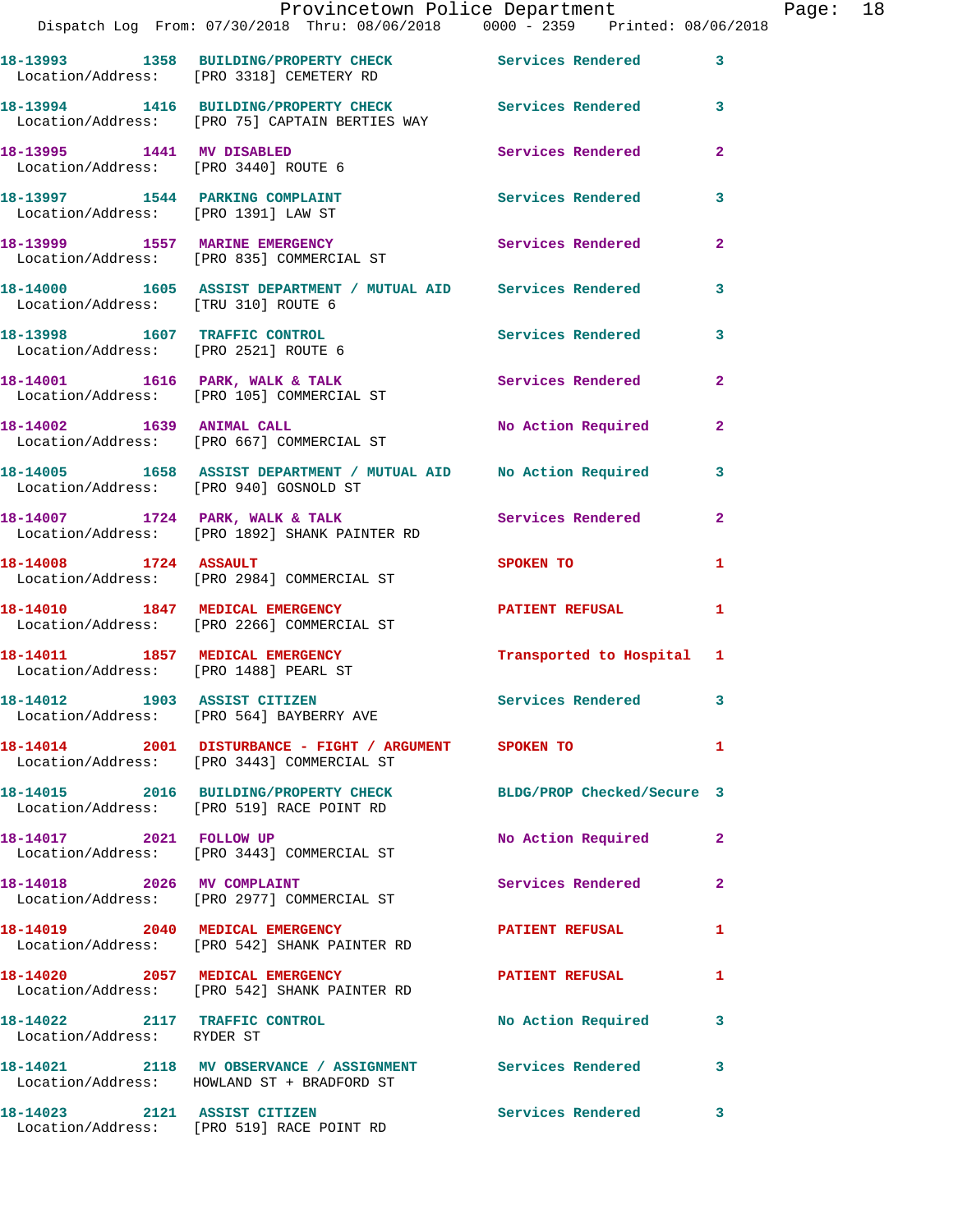|                                                                                    | 18-14024 2122 BAR CHECK<br>Location/Address: [PRO 3094] COMMERCIAL ST                                    | No Action Required         | $\mathbf{2}$               |
|------------------------------------------------------------------------------------|----------------------------------------------------------------------------------------------------------|----------------------------|----------------------------|
| 18-14025 2123 MV STOP<br>Refer To Citation: 18-814-CN                              | Location/Address: [PRO 2929] HOWLAND ST                                                                  | <b>VERBAL WARNING</b>      | 3                          |
| 18-14026 2127 BAR CHECK                                                            | Location/Address: [PRO 3335] COMMERCIAL ST                                                               | No Action Required         | $\mathbf{2}$               |
| 18-14027 2130 BAR CHECK                                                            | Location/Address: [PRO 1992] COMMERCIAL ST                                                               | No Action Required         | $\mathbf{2}$               |
|                                                                                    | 18-14029 2137 BUILDING/PROPERTY CHECK<br>Location/Address: [PRO 2898] JEROME SMITH RD                    | BLDG/PROP Checked/Secure 3 |                            |
| 18-14030 2140 BAR CHECK                                                            | Location/Address: [PRO 3619] COMMERCIAL ST                                                               | No Action Required 2       |                            |
| 18-14031 2150 BAR CHECK                                                            | Location/Address: [PRO 3432] COMMERCIAL ST                                                               | No Action Required         | $\overline{2}$             |
| 18-14032 2156 BAR CHECK                                                            | Location/Address: [PRO 3908] COMMERCIAL ST                                                               | No Action Required         | $\overline{2}$             |
| 18-14034 2207 MV STOP<br>Location/Address: ROUTE 6<br>Refer To Citation: 18-815-CN |                                                                                                          | <b>VERBAL WARNING</b>      | 3                          |
|                                                                                    | 18-14035 2209 TRAFFIC CONTROL<br>Location/Address: BRADFORD ST + WINSLOW ST                              | Services Rendered          | $\overline{\phantom{a}}$ 3 |
| 18-14037  2209  911 - GENERAL                                                      | Location/Address: [PRO 1371] COURT ST                                                                    | No Action Required         | 1                          |
| Location/Address: ROUTE 6 + HOWLAND ST                                             | 18-14033 2210 MV OBSERVANCE / ASSIGNMENT Services Rendered                                               |                            | 3                          |
| 18-14036 2215 BAR CHECK                                                            | Location/Address: [PRO 3633] COMMERCIAL ST                                                               | No Action Required         | $\mathbf{2}$               |
| 18-14038 2247 HAZARDS                                                              | Location/Address: [PRO 356] COMMERCIAL ST                                                                | Services Rendered 2        |                            |
| 18-14039<br>Location/Address: COMMERCIAL ST                                        | 2320 BUILDING/PROPERTY CHECK                                                                             | BLDG/PROP Checked/Secure 3 |                            |
|                                                                                    | 18-14040 2320 BUILDING/PROPERTY CHECK<br>Location/Address: [PRO 182] COMMERCIAL ST                       | BLDG/PROP Checked/Secure 3 |                            |
| 18-14042 2335 MEDICAL EMERGENCY                                                    | Location/Address: [PRO 542] SHANK PAINTER RD                                                             | Transported to Hospital 1  |                            |
| For Date: $08/05/2018$ - Sunday                                                    |                                                                                                          |                            |                            |
| 18-14043 0015 BAR CHECK                                                            | Location/Address: [PRO 3633] COMMERCIAL ST                                                               | Services Rendered 2        |                            |
|                                                                                    | Location/Address: BRADFORD ST + RYDER ST                                                                 |                            | 3                          |
|                                                                                    | 18-14045 0025 MV OBSERVANCE / ASSIGNMENT Services Rendered<br>Location/Address: BRADFORD ST + HOWLAND ST |                            | 3                          |
| 18-14046 0025 MV STOP<br>Refer To Citation: 18-816-CN                              | Location/Address: HOWLAND ST + HARRY KEMP WAY                                                            | <b>VERBAL WARNING</b>      | 3                          |

**18-14047 0031 MV STOP VERBAL WARNING 3**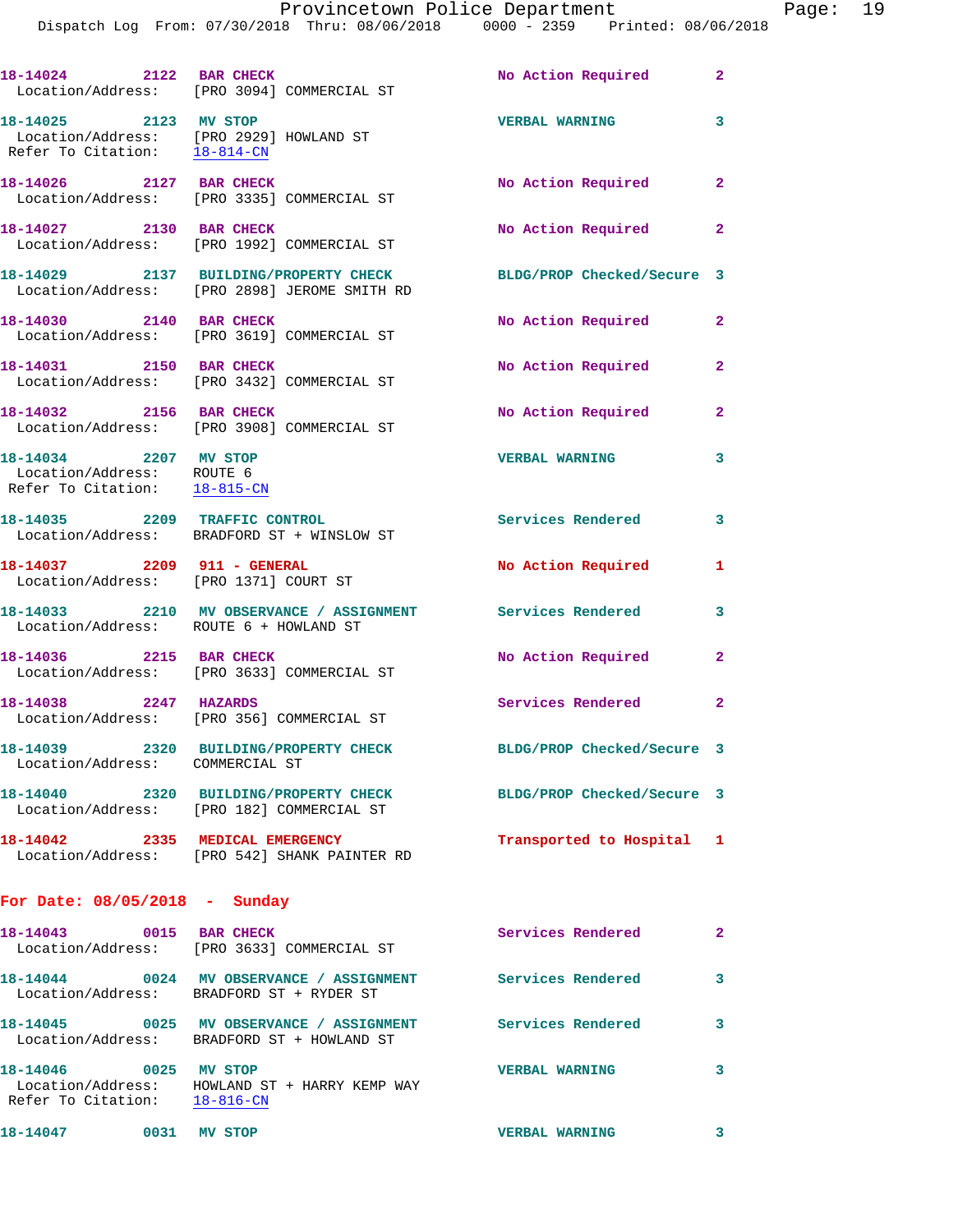Location/Address: [PRO 80] CARVER ST Refer To Citation: 18-817-CN

18-14050 **0120** ALARM - FIRE **False Alarm** 1 Location/Address: [PRO 2702] COMMERCIAL ST **18-14051 0127 BUILDING/PROPERTY CHECK BLDG/PROP Checked/Secure 3**  Location/Address: [PRO 186] COMMERCIAL ST **18-14055 0132 MV STOP VERBAL WARNING 3**  Location/Address: [PRO 223] COMMERCIAL ST Refer To Citation: 18-818-CN **18-14052 0136 BUILDING/PROPERTY CHECK BLDG/PROP Checked/Secure 3**  Location/Address: [PRO 413] CONWELL ST **18-14056 0137 MEDICAL EMERGENCY Services Rendered 1**  Location/Address: [PRO 105] COMMERCIAL ST **18-14054 0138 MV OBSERVANCE / ASSIGNMENT Services Rendered 3**  Location/Address: BRADFORD ST + HOWLAND ST **18-14053 0140 MV OBSERVANCE / ASSIGNMENT Services Rendered 3**  Location/Address: ROUTE 6 + SNAIL RD **18-14057 0143 ASSIST CITIZEN Services Rendered 3**  Location/Address: COMMERCIAL ST **18-14058 0148 MV STOP VERBAL WARNING 3**  Location/Address: [PRO 1830] BRADFORD ST Refer To Citation: 18-819-CN **18-14060 0211 BUILDING/PROPERTY CHECK BLDG/PROP Checked/Secure 3**  Location/Address: [PRO 182] COMMERCIAL ST **18-14061 0216 MEDICAL EMERGENCY Transported to Hospital 1**  Location/Address: [PRO 2002] PLEASANT ST **18-14064 0228 MEDICAL EMERGENCY Transported to Hospital 1**  Location/Address: [PRO 3222] ALDEN ST **18-14063 0229 BUILDING/PROPERTY CHECK Services Rendered 3**  Location/Address: [PRO 3259] MACMILLAN WHARF **18-14062 0230 BUILDING/PROPERTY CHECK BLDG/PROP Checked/Secure 3**  Location/Address: [PRO 440] HARRY KEMP WAY 18-14065 0251 NOISE COMPLAINT **Services Rendered** 3 Location/Address: [PRO 2542] COMMERCIAL ST **18-14066 0346 BUILDING/PROPERTY CHECK BLDG/PROP Checked/Secure 3**  Location/Address: [PRO 185] COMMERCIAL ST **18-14067 0526 MV OBSERVANCE / ASSIGNMENT Services Rendered 3**  Location/Address: [PRO 3672] ROUTE 6 **18-14069 0556 BUILDING/PROPERTY CHECK BLDG/PROP Checked/Secure 3**  Location/Address: [PRO 530] SHANK PAINTER RD **18-14070 0629 BUILDING/PROPERTY CHECK Services Rendered 3**  Location/Address: [PRO 2490] PROVINCELANDS RD **18-14071 0720 ALARM - GENERAL Referred to Other Agency 1**  Location/Address: [PRO 517] RACE POINT RD **18-14072 0725 TRAFFIC CONTROL Services Rendered 3** 

**18-14074 0757 ANIMAL CALL Services Rendered 2**  Location/Address: [PRO 667] COMMERCIAL ST

- 
- 

Location/Address: [PRO 106] COMMERCIAL ST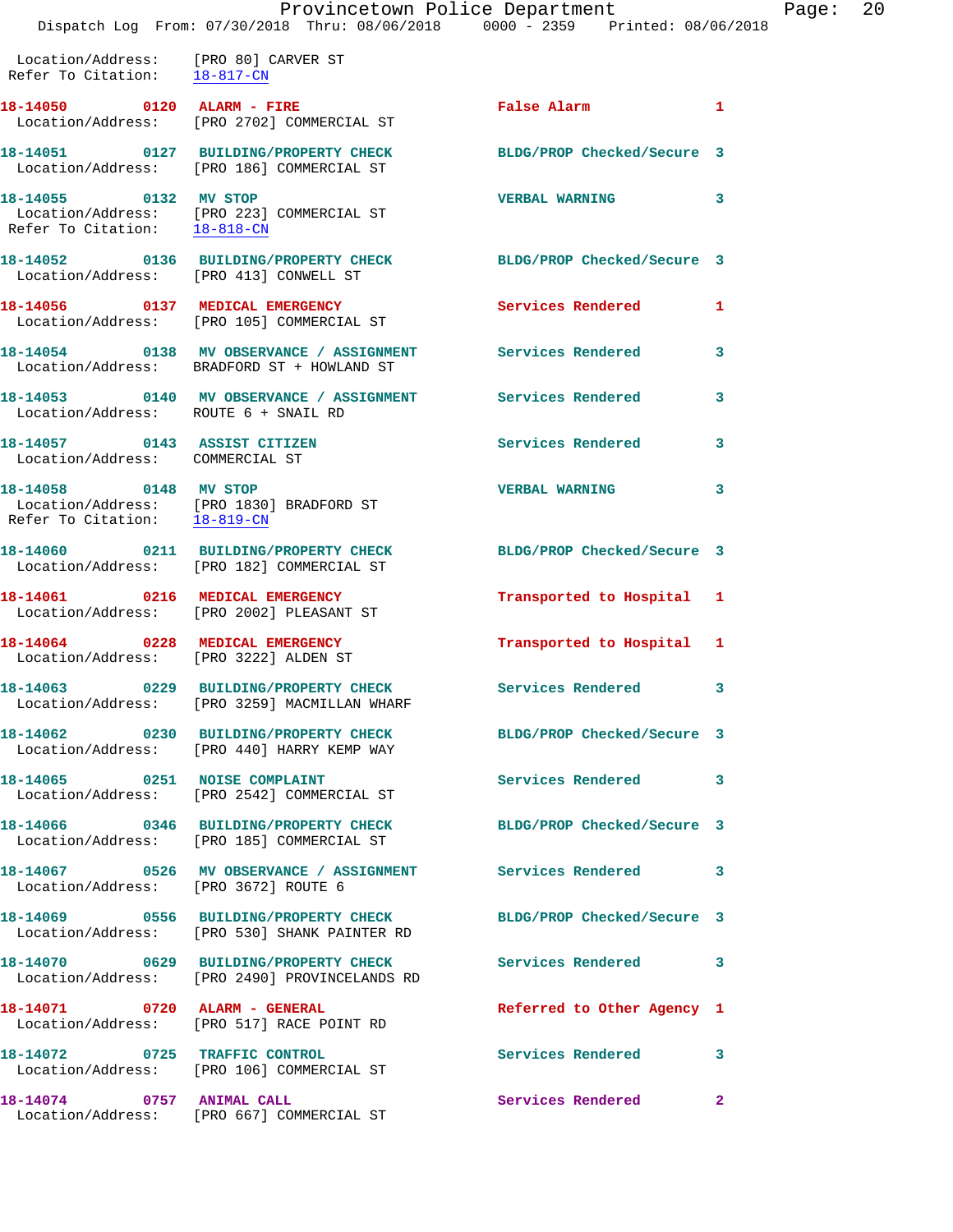## Provincetown Police Department Fage: 21 Dispatch Log From: 07/30/2018 Thru: 08/06/2018 0000 - 2359 Printed: 08/06/2018 **18-14077 0839 LOST PROPERTY Services Rendered 3**  Location/Address: [PRO 542] SHANK PAINTER RD **18-14079 0853 SERVICE CALL - POLICE Services Rendered 3**  Location/Address: [PRO 542] SHANK PAINTER RD **18-14080 0923 BUILDING/PROPERTY CHECK Services Rendered 3**  Location/Address: [PRO 2540] RACE POINT RD **18-14081 0932 BUILDING/PROPERTY CHECK Services Rendered 3**  Location/Address: [PRO 2977] COMMERCIAL ST **18-14084 0950 PARK, WALK & TALK Services Rendered 2**  Location: [PRO 3431] LOPES SQUARE **18-14085 1018 BUILDING/PROPERTY CHECK Services Rendered 3**  Location/Address: [PRO 3317] CEMETERY RD **18-14086 1025 SERVICE CALL - POLICE Services Rendered 3**  Location/Address: [PRO 516] RACE POINT RD **18-14087 1035 ASSIST CITIZEN SPOKEN TO 3**  Location/Address: [PRO 542] SHANK PAINTER RD **18-14088 1050 MEDICAL EMERGENCY Transported to Hospital 1**  Location/Address: [PRO 2008] GARFIELD ST **18-14090 1114 LOST PROPERTY Services Rendered 3**  Location/Address: [PRO 542] SHANK PAINTER RD **18-14091 1153 MV OBSERVANCE / ASSIGNMENT No Action Required 3**  Location/Address: BRADFORD ST + STANDISH ST **18-14092 1158 MEDICAL EMERGENCY Transported to Hospital 1**  Location/Address: [PRO 2577] BRADFORD ST **18-14093 1202 BY-LAW VIOLATION SPOKEN TO 2**  Location/Address: [PRO 1458] COMMERCIAL ST **18-14095 1233 BUILDING/PROPERTY CHECK BLDG/PROP Checked/Secure 3**  Location/Address: [PRO 3430] COMMERCIAL ST 18-14094 1238 PARK, WALK & TALK **Services Rendered** 2 Location/Address: [PRO 2500] COMMERCIAL ST **18-14097 1356 LOST PROPERTY Services Rendered 3**  Location/Address: [PRO 542] SHANK PAINTER RD **18-14096 1412 BUILDING/PROPERTY CHECK Services Rendered 3**  Location/Address: [PRO 3430] COMMERCIAL ST **18-14099 1414 LOST PROPERTY Services Rendered 3**  Location/Address: [PRO 542] SHANK PAINTER RD **18-14098 1416 BUILDING/PROPERTY CHECK Services Rendered 3**  Location/Address: [PRO 60] BRADFORD ST **18-14100 1515 BUILDING/PROPERTY CHECK Services Rendered 3**  Location/Address: [PRO 1479] JOHNSON ST

Location/Address: [PRO 2977] COMMERCIAL ST

Location/Address: [PRO 542] SHANK PAINTER RD

Location/Address: [PRO 440] HARRY KEMP WAY

Location/Address: [PRO 105] COMMERCIAL ST

18-14102 1551 PARK, WALK & TALK **Services Rendered** 2

**18-14101 1523 911 - GENERAL No Action Required 1** 

18-14104 1530 LOST PROPERTY **18-14104** Services Rendered 3

**18-14103 1550 MEDICAL EMERGENCY Transported to Hospital 1**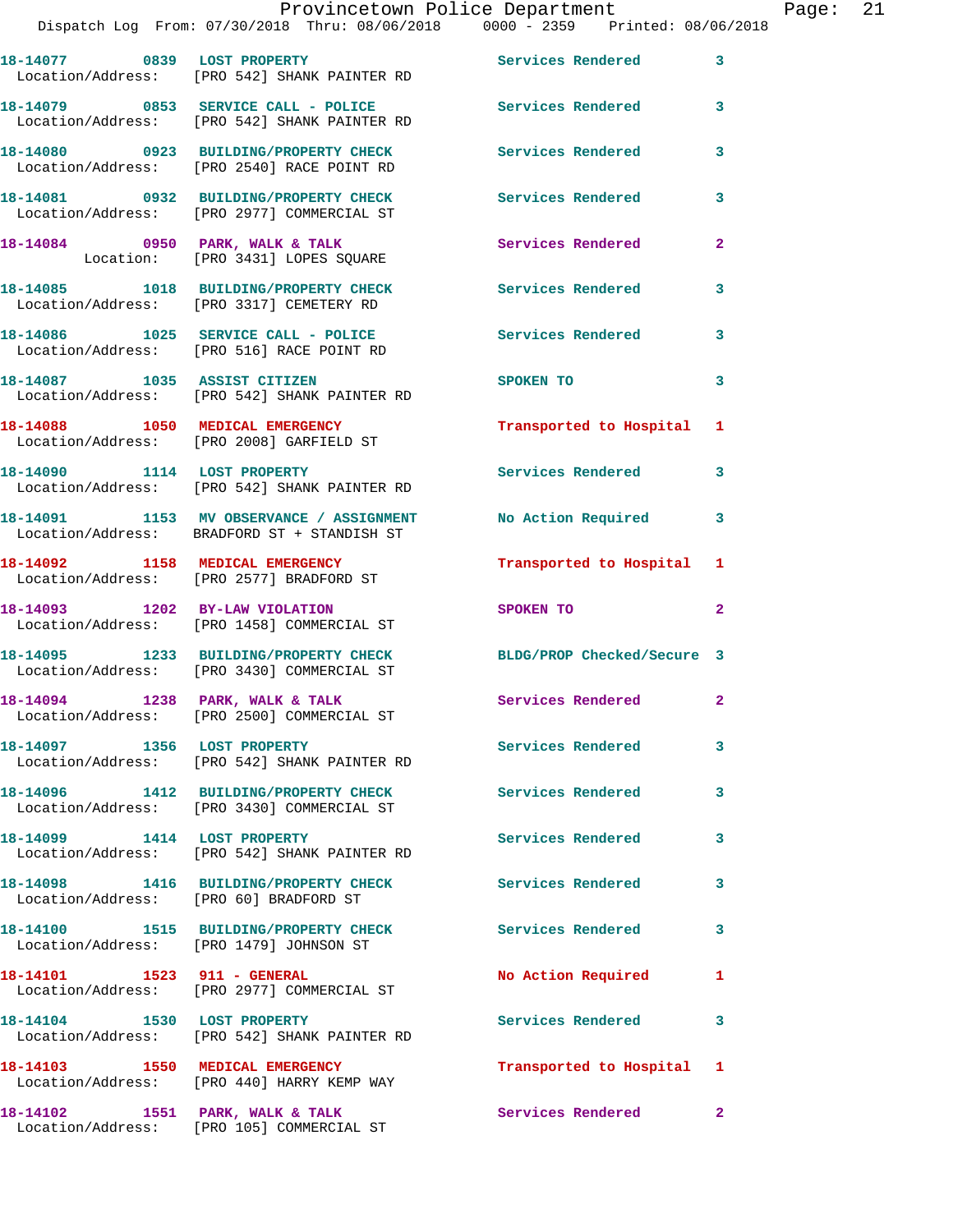|                                                                                                | 18-14105 1639 BUILDING/PROPERTY CHECK<br>Location/Address: [PRO 3259] MACMILLAN WHARF                   | Services Rendered 3        |                         |
|------------------------------------------------------------------------------------------------|---------------------------------------------------------------------------------------------------------|----------------------------|-------------------------|
| 18-14106 1648 MV STOP                                                                          | Location/Address: [PRO 105] COMMERCIAL ST                                                               | SPOKEN TO                  | 3                       |
|                                                                                                | 18-14107 1701 BUILDING/PROPERTY CHECK<br>Location/Address: [PRO 433] RYDER ST EXT                       | <b>Services Rendered</b>   | 3                       |
| 18-14108 1719 ANIMAL CALL                                                                      | Location/Address: [PRO 3296] SHANK PAINTER RD                                                           | SPOKEN TO                  | $\overline{2}$          |
| Location/Address: [PRO 2513] ROUTE 6                                                           | 18-14109 1754 MV OBSERVANCE / ASSIGNMENT                                                                | No Action Required         | $\overline{\mathbf{3}}$ |
| 18-14111 1823 MV STOP<br>Location/Address: ROUTE 6 + CONWELL ST<br>Refer To Citation: R8381685 |                                                                                                         | Citation / Warning Issue 3 |                         |
| Location/Address: COMMERCIAL ST                                                                | 18-14113 1914 SUSPICIOUS ACTIVITY                                                                       | Services Rendered 2        |                         |
|                                                                                                | 18-14114 1918 BUILDING/PROPERTY CHECK<br>Location/Address: [PRO 182] COMMERCIAL ST                      | BLDG/PROP Checked/Secure 3 |                         |
|                                                                                                | 18-14116 1940 SUSPICIOUS ACTIVITY<br>Location/Address: [PRO 300] COMMERCIAL ST                          | SPOKEN TO                  | $\mathbf{2}$            |
|                                                                                                | 18-14117 2017 BUILDING/PROPERTY CHECK<br>Location/Address: [PRO 3737] BRADFORD ST                       | <b>Services Rendered</b>   | 3                       |
| 18-14119 2025 LOST PROPERTY                                                                    | Location/Address: [PRO 542] SHANK PAINTER RD                                                            | <b>Services Rendered</b>   | 3                       |
|                                                                                                | 18-14120 2030 BUILDING/PROPERTY CHECK<br>Location/Address: [PRO 3259] MACMILLAN WHARF                   | BLDG/PROP Checked/Secure 3 |                         |
|                                                                                                | 18-14121 2036 SUSPICIOUS ACTIVITY<br>Location/Address: [PRO 382] COMMERCIAL ST                          | Services Rendered 2        |                         |
|                                                                                                | 18-14124 2040 BUILDING/PROPERTY CHECK<br>Location/Address: [PRO 204] COMMERCIAL ST                      | BLDG/PROP Checked/Secure 3 |                         |
| 18-14122 2045 NOISE COMPLAINT                                                                  | Location/Address: [PRO 129] COMMERCIAL ST                                                               | <b>GONE ON ARRIVAL</b>     | 3                       |
| 18-14123 2050 MV STOP<br>Location/Address: CONANT ST<br>Refer To Citation: 18-820-CN           |                                                                                                         | <b>VERBAL WARNING</b>      | 3                       |
| 18-14125 2058 MV STOP<br>Refer To Citation: 18-822-CN                                          | Location/Address: [PRO 3456] RYDER ST EXT                                                               | <b>VERBAL WARNING</b>      | 3                       |
| 18-14126 2113 ANIMAL CALL                                                                      | Location/Address: [PRO 3296] SHANK PAINTER RD                                                           | SPOKEN TO                  | $\overline{2}$          |
|                                                                                                | 18-14127 2123 ASSIST DEPARTMENT / MUTUAL AID Unfounded<br>Location/Address: [PRO 2490] PROVINCELANDS RD |                            | 3                       |
|                                                                                                | 18-14129 2137 BUILDING/PROPERTY CHECK<br>Location/Address: [PRO 382] COMMERCIAL ST                      | BLDG/PROP Checked/Secure 3 |                         |
|                                                                                                | 18-14130 2223 BUILDING/PROPERTY CHECK<br>Location/Address: [PRO 519] RACE POINT RD                      | <b>Services Rendered</b>   | 3                       |
|                                                                                                | 18-14133 2240 BUILDING/PROPERTY CHECK<br>Location/Address: [PRO 182] COMMERCIAL ST                      | BLDG/PROP Checked/Secure 3 |                         |
|                                                                                                |                                                                                                         |                            |                         |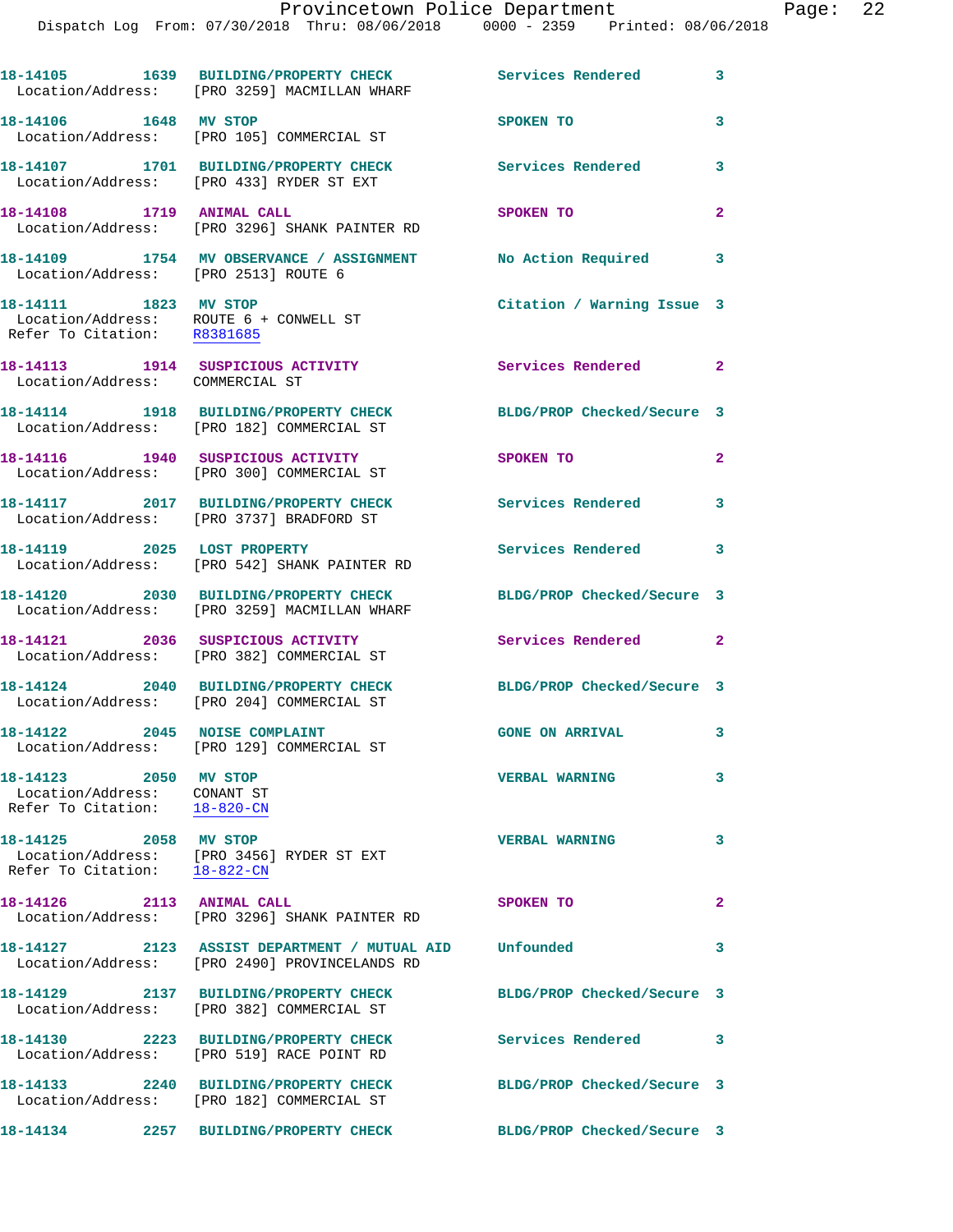|                                        | Provincetown Police Department<br>Dispatch Log From: 07/30/2018 Thru: 08/06/2018 0000 - 2359 Printed: 08/06/2018 |                            |                |
|----------------------------------------|------------------------------------------------------------------------------------------------------------------|----------------------------|----------------|
|                                        | Location/Address: [PRO 3033] COMMERCIAL ST                                                                       |                            |                |
|                                        | 18-14135  2259  BUILDING/PROPERTY CHECK BLDG/PROP Checked/Secure 3<br>Location/Address: [PRO 382] COMMERCIAL ST  |                            |                |
|                                        |                                                                                                                  |                            | 3              |
|                                        | 18-14137 2310 MEDICAL EMERGENCY<br>Location/Address: [PRO 3259] MACMILLAN WHARF                                  | Transported to Hospital    | 1              |
|                                        | 18-14138 2340 BUILDING/PROPERTY CHECK<br>Location/Address: [PRO 105] COMMERCIAL ST                               | BLDG/PROP Checked/Secure 3 |                |
|                                        | 18-14139 2343 BY-LAW VIOLATION<br>Location/Address: [PRO 105] COMMERCIAL ST                                      | SPOKEN TO                  | $\overline{a}$ |
| For Date: $08/06/2018$ - Monday        |                                                                                                                  |                            |                |
|                                        | 18-14142 0004 BUILDING/PROPERTY CHECK Services Rendered<br>Location/Address: [PRO 3259] MACMILLAN WHARF          |                            | 3              |
|                                        | 18-14140 0007 BUILDING/PROPERTY CHECK BLDG/PROP Checked/Secure 3<br>Location/Address: [PRO 379] COMMERCIAL ST    |                            |                |
|                                        | 18-14141  0010 MV OBSERVANCE / ASSIGNMENT Services Rendered<br>Location/Address: BRADFORD ST + COMMERCIAL ST     |                            | 3              |
| Refer To Arrest: 18-157-AR             | 18-14144 0025 LARCENY / FORGERY / FRAUD Arrest(s) Made<br>Location/Address: [PRO 105] COMMERCIAL ST              |                            | 2              |
|                                        | 18-14145 0034 PARK, WALK & TALK<br>Location/Address: [PRO 3870] COMMERCIAL ST                                    | Services Rendered          | $\mathbf{2}$   |
|                                        | 18-14146 0041 NOISE COMPLAINT<br>Location/Address: [PRO 564] BAYBERRY AVE                                        | SPOKEN TO                  | 3              |
| 18-14147 0043 BAR CHECK                | Location/Address: [PRO 272] COMMERCIAL ST                                                                        | BLDG/PROP Checked/Secure 2 |                |
| 18-14148 0043 BAR CHECK                | Location/Address: [PRO 399] COMMERCIAL ST                                                                        | Services Rendered          | $\overline{2}$ |
| Location/Address: [PRO 3703] ROUTE 6   | 18-14149 0046 ASSIST DEPARTMENT / MUTUAL AID Referred to Other Agency 3                                          |                            |                |
| Refer To Arrest: 18-158-AR             | 18-14150 0128 DISTURBANCE - FIGHT / ARGUMENT Arrest(s) Made<br>Location/Address: RYDER ST + COMMERCIAL ST        |                            | 1              |
| Location/Address: [TRU] SUNSET RD      | 18-14151 0230 ASSIST DEPARTMENT / MUTUAL AID Services Rendered                                                   |                            | 3              |
|                                        | 18-14152 0246 MEDICAL EMERGENCY<br>Location/Address: [PRO 542] SHANK PAINTER RD                                  | Services Rendered          | 1              |
|                                        | 18-14153 0322 BUILDING/PROPERTY CHECK Services Rendered<br>Location/Address: [PRO 3921] ROUTE 6                  |                            | 3              |
|                                        | 18-14154 0331 MEDICAL EMERGENCY<br>Location/Address: [PRO 1268] COMMERCIAL ST                                    | <b>PATIENT REFUSAL</b>     | 1              |
| Location/Address: [PRO 554] TREMONT ST | 18-14155 0415 BUILDING/PROPERTY CHECK BLDG/PROP Checked/Secure 3                                                 |                            |                |
| Location/Address: [PRO 446] HOWLAND ST | 18-14156 0504 BUILDING/PROPERTY CHECK BLDG/PROP Checked/Secure 3                                                 |                            |                |
|                                        | 18-14157 0516 MV OBSERVANCE / ASSIGNMENT Services Rendered 3                                                     |                            |                |